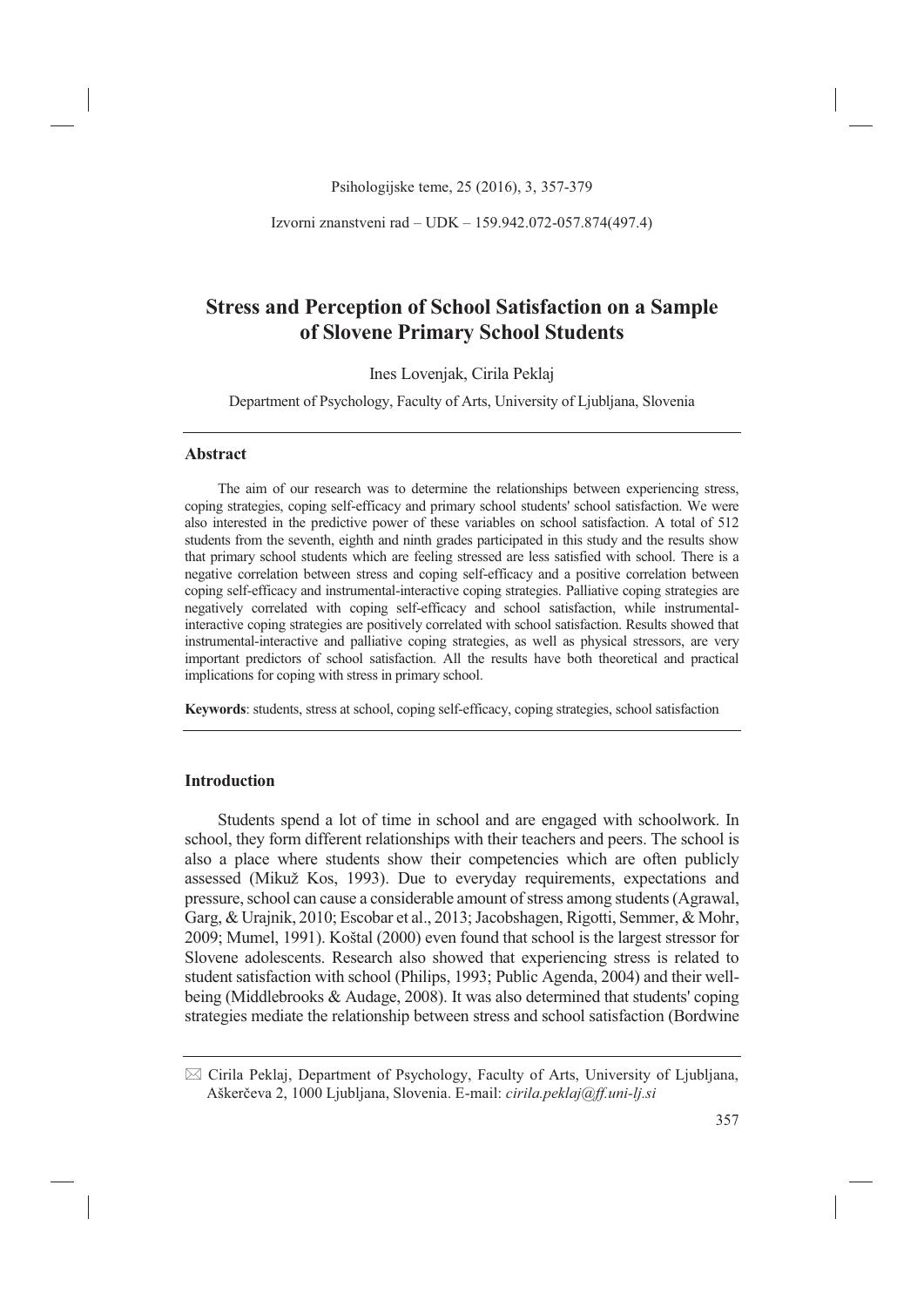& Huebner, 2010; Lewis, Huebner, Malone, & Valois, 2011). In our research, we investigated the relationships between stressors students experience in school, coping self-efficacy, their coping strategies, and their satisfaction with school. Previous studies primarily focused on investigating these relationships among university students and some researched relationships in secondary schools (Lyrakos, 2012; MacCann, Lipnevich, Burrus, & Roberts, 2012). According to our knowledge, not one study conducted so far has investigated these relationships in primary school; therefore, we tried to determine if the relationship between experiencing stress and school satisfaction exists already at this educational level.

The research is based on the Lazarus stress model (Lazarus, 1966; Lazarus & Folkman, 1984), which explains the relationships between stressors, appraisals of stress-provoking events, mediating variables (i.e. coping strategies) and the outcomes (e.g. physical and psychological health, life satisfaction). The Lazarus model is a framework for designing and investigating interventions in increasing an individual's competencies for coping with different challenges in life.

Figure 1. *Adapted Lazarus Stress Model (Adapted According to Lacković-Grgin, 2004)*



Lazarus defines stress as an inconsistency between the individual and the environment or as an inconsistency between the appraisal of demands in the environment and the appraisal of abilities for coping with them (Frydenberg, 2002). Different stressors are input variables in the model. In our research, input variables are school-related stressors.

The key element in the model is the individual's cognitive appraisal of the stress situation and the possibilities for action - this is the reaction of the individual to the situation (Lamovec, 1990). An individual first appraises the stress situation in two phases. During primary appraisal, one evaluates potential relevance or harmfulness of the situation (Colodro, Godoy-Izquierdo, & Godoy, 2010). If one appraises the situation as positive, the situation can be a challenge for that individual. If the situation is appraised as negative, that it will bring harm, threat or loss to that individual, that person has to make a secondary appraisal about the abilities to cope with the situation. Based on secondary appraisal, one decides which coping strategies to use (Frydenberg, 2008; Pisanti, Lombardo, Lucidi, Lazzari, & Bertini, 2008).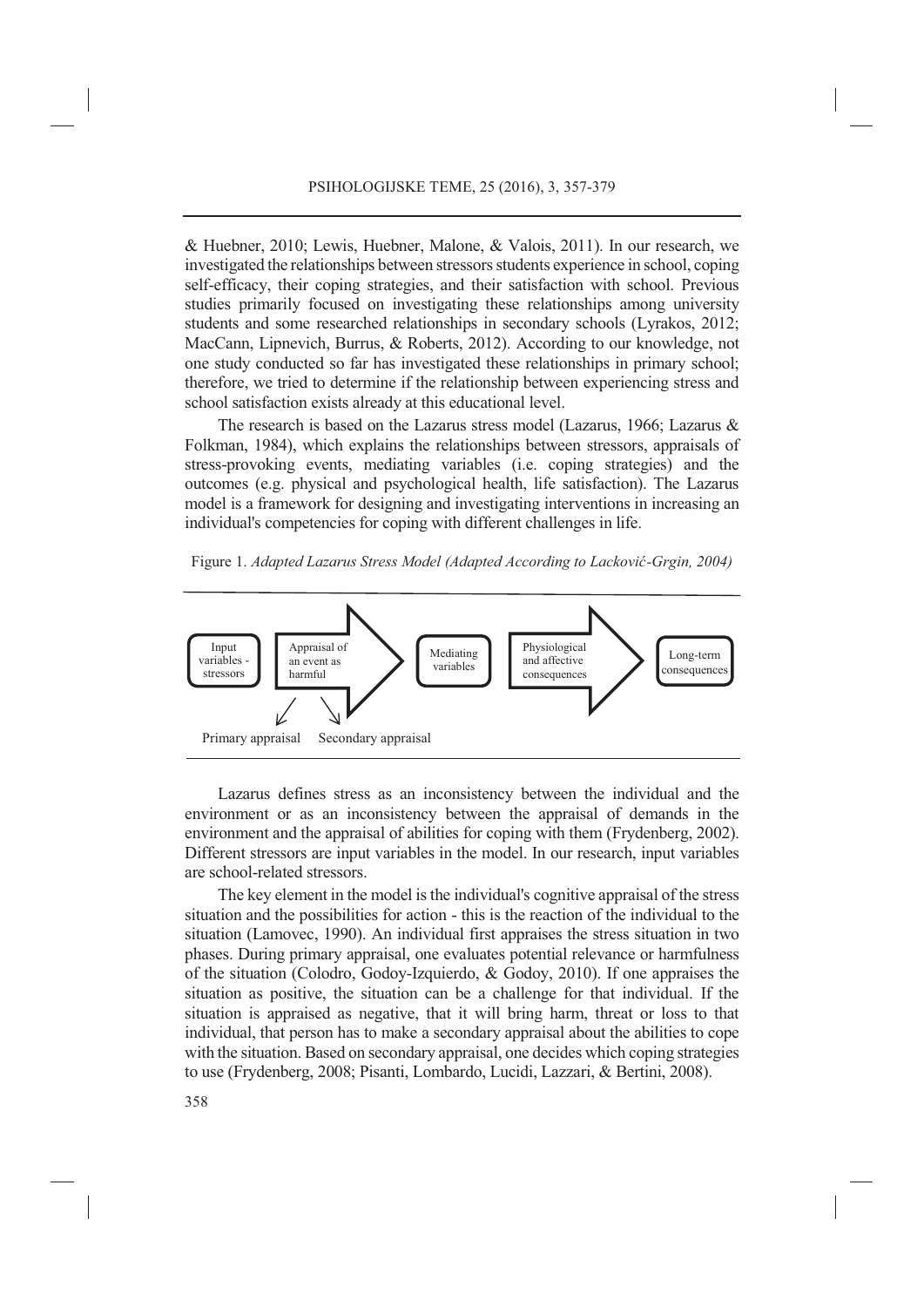Coping with stress is a mediator between input and output variables (Colodro et al., 2010). It has two functions: to cope with the demands of a situation (i.e. coping directed toward solving the problem) and coping with undesired emotions (emotions related to coping) (Compas, Banez, Malcarne, & Worsham, 1991). Individuals usually use problem-directed coping strategies when they appraise the situation as acceptable, and emotion-related strategies when they appraise that they are not able to control or change the situation (Colodro et al., 2010). Successful coping with stress also has long-term consequences. One of them is satisfaction with school among students, which can profoundly influence their school well-being and school results (Jeriček, 2007b; Tian, Liu, & Gilman, 2010; Verkuyten & Thijs, 2002). Therefore, we included school satisfaction as an output variable in our research.

### **Stressors in School**

Research on school stressors found different sources of school-related stress. Carson and Bittner (1994) classified them into three groups: academic demands, interaction with teachers, and interaction with peers. Besides these three groups, some researchers also identified the group of physical stressors (Escobar et al., 2013; Šalehar Stupica, 1996).

The most important academic stressors in school are: fear related to poor academic achievements (Mencin Čeplak, 2000), test anxiety (Carson & Bittner, 1994), expectations regarding future education, inappropriate time management (De Anda et al., 2000), engagement in a large number of extracurricular activities (Escobar et al., 2013), very fast pace of instruction and high competitiveness in the class (Philips, 1993). These results were also confirmed by other studies (Mikuš Kos, 1991, 1993; Suldo, Shaunessy, Thalji, Michalowski, & Shaffer, 2009).

Conflicting relationships between teachers and students were found to have a very stressful effect on students (Carson & Bittner, 1994; Dernovšek, Gorenc, & Jeriček, 2012; Koštal, 2000; Mikuš Kos, 1993; Philips, 1993). For some of the students, the negative effect can result in their dropping out of school (Jeriček, 2007a). The relationships between teachers and students have an important impact on students' motivation and their engagement in school work and learning (Macklem, 2008). Good relationships are related to many positive outcomes in students, such as positive attitudes toward school, better school adaptation, higher achievement, higher academic self-esteem, and reduction of depressive symptoms in students (Košir, 2011; Macklem, 2008). On the other hand, conflicting relationships between teachers and students are related to behavioural problems and lower student achievements (Baroody, Rimm- Kaufman, Larsen, & Curby, 2014).

Students can also be affected by stressors resulting from their relationships within peer groups (Dernovšek et al., 2012). Conflict and bullying in school can result in lower achievements (Carson & Bittner, 1994), because a student who does not feel safe might have problems with concentration, engagement, and learning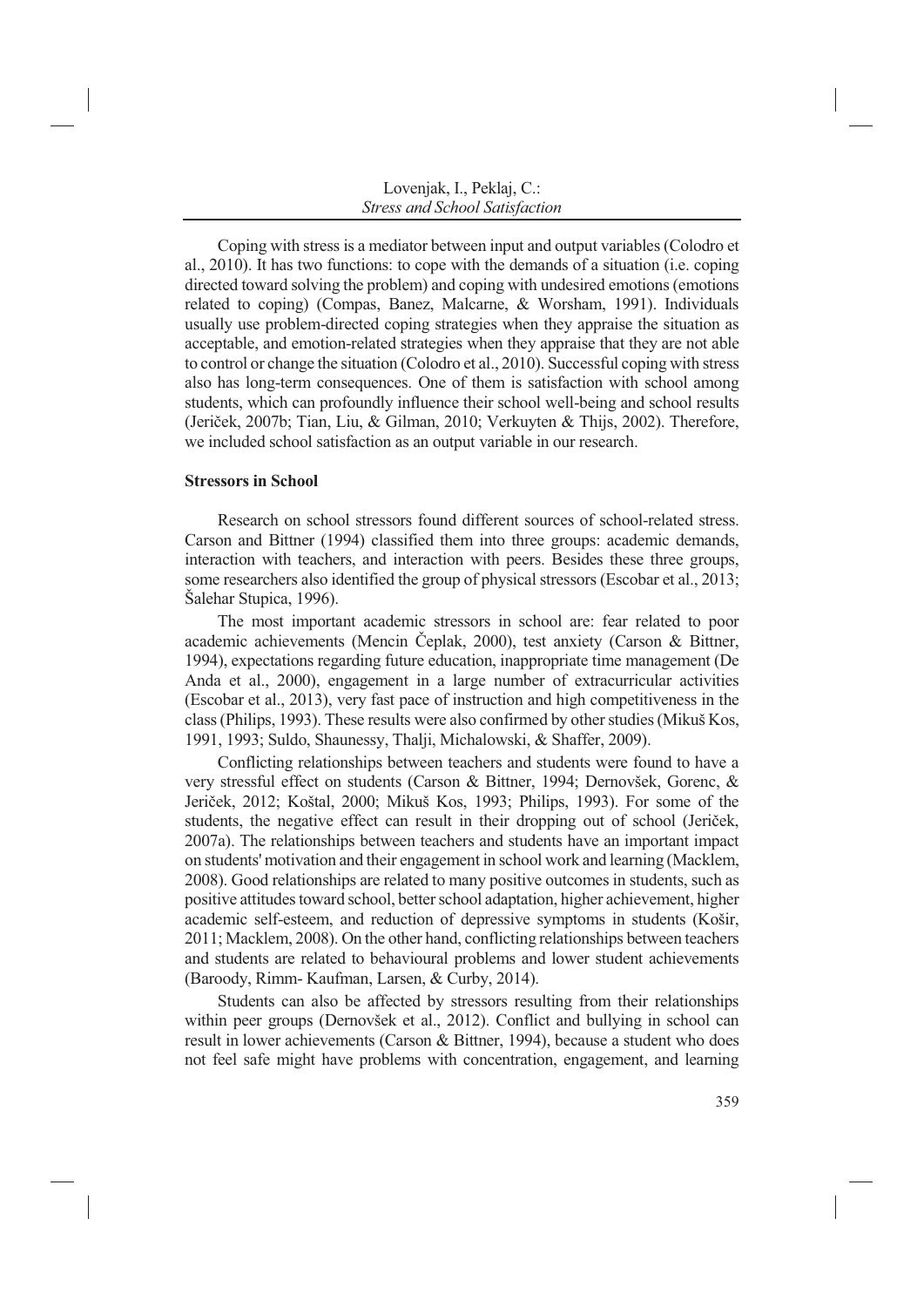during class (Philips, 1993). Agrawal et al. (2010) found that negative peer relationships make students feel uneasy and uncomfortable. On the contrary, good relationships in a class have a positive impact on students' behaviour, self-esteem and self-evaluations (Bolčina, 2000).

Another source of stressors in school can be the school environment with factors that are out of students' control. Physical stressors can include a wide variety of stressors: inappropriate school materials and resources (Jacobshagen et al., 2009), the number of students in a classroom, temperature, noise in the class and biological needs (Šalehar Stupica, 1996). A large number of students in a class can cause higher levels of stress due to lack of space and higher noise, which all result in a feeling of restriction (Escobar et al., 2013).

# **Coping with Stress in School**

Coping with stress is a process of constant information processing and evaluation of the changing relationship between the individual and the environment (Seiffge-Krenke, Weidemann, Fentner, Aegenheister, & Poeblau, 2001). Successful coping with stress includes adolescents' emotional control, constructive reasoning about the problem, behavioural self-regulation and control of autonomous conduct (Garcia, 2010).

Coping strategies can be classified according to two dimensions: orientation toward problem-solving versus orientation toward emotions (Folkman & Lazarus, 1988; Litman, 2006; Parker, Endler, & Bagby, 1993; Piko, 2001), and approach versus problem avoidance. Problem-oriented and approach strategies include strategies for changing stress situations, while avoidance and emotion-oriented strategies try to avoid stressors in an indirect manner, with reduction of experiencing emotions (Eschenbeck, Kohlmann, & Lohaus, 2007). Some researchers emphasised (e.g. Slivar, 1996) that emotion-oriented coping is less effective than problemoriented coping due to its defensive nature, but Folkman (1984) stressed that problem orientation in stress situations is always accompanied by coping with emotions, which enables an individual to have some control over their emotions and thus better possibilities to solve the problem successfully.

In adolescents, some authors (e.g. Connor-Smith, Compas, Wadsworth, Thomsen, & Saltzman, 2000) differentiate between engagement and disengagement coping strategies. Engagement strategies include primary coping strategies, such as active coping with the problem, emotion regulation, expression, and secondary methods such as acceptance, cognitive restructuring and positive thinking. Disengagement strategies, on the other hand, include strategies directed away from stressors, individuals' thoughts and emotions (Compas, Connor-Smith, Saltzman, Thomsen, & Wadsworth, 2001).

Koštal (2000) differentiates also between instrumental-interactive and palliative coping strategies in adolescents. Instrumental-interactive strategies are strategies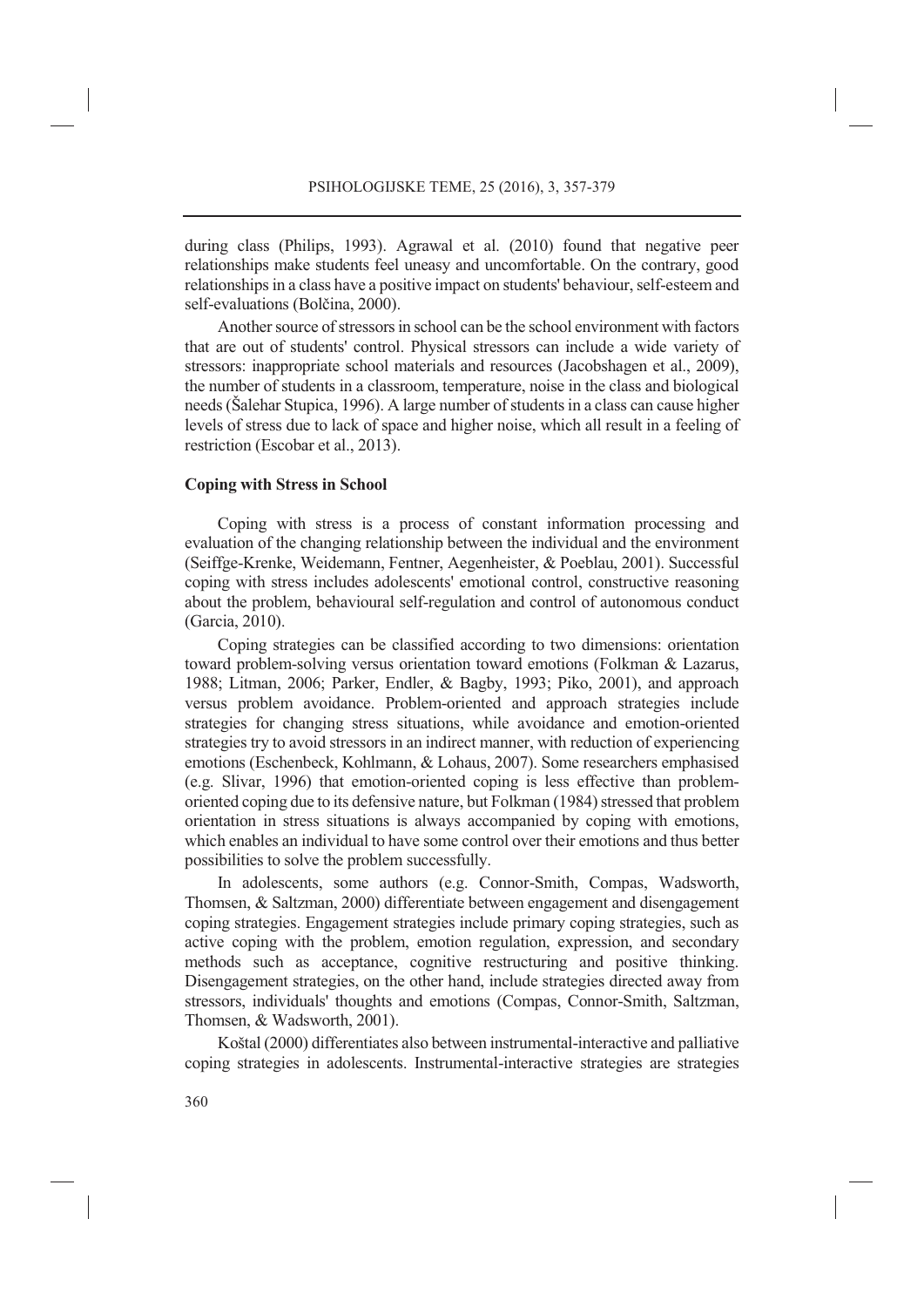with an active approach to the problem with planning and executing a solution. An individual uses his own resources or other people. Palliative strategies are directed mainly to the reduction of emotions in a stressful situation. Thus, his thoughts and actions are not primarily directed toward problem-solving and abolishing its causes (Koštal & Boben, 2001).

Research showed a positive connection between active coping with school stressors and academic competencies, school achievement (Doron, Stephan, Maiano, & Scanff, 2011; Frydenberg, 1993; Jose & Huntsinger, 2005; Suldo, Shaunessy, & Hardest, 2008), and better relationships with peers and teachers (Suldo et al., 2008).

# *Coping Self-Efficacy*

The choice of coping strategies could also be affected by self-efficacy in coping with stress. Although Lazarus did not anticipate self-efficacy in coping as a mediator variable in his model, recent research revealed its significance (Bosman, Benight, Van der Knaap, Winkel, & Van der Velden, 2013; Kraaij, Garnefski, & Maes; 2002; Nicholls, Polman, Levy, & Borkoles, 2010; Pisanti et al., 2008). Self-efficacy in coping with stress is the individual's belief in their ability to cope successfully with dangers of harmful situations or events (Chesney, Neilands, Chambers, Taylor, & Folkman, 2006).

Studies showed a strong correlation between coping self-efficacy and effectiveness in coping with stress (Jex, Blies, Buzzell, & Primeau, 2001; Kraaij et al., 2002; Nicholls et al., 2010). Individuals with higher level of coping self-efficacy are more prone to actively engage in new, challenging situations and they persist longer, while individuals with lower levels of coping self-efficacy are more prone to invest their energy into coping with their negative emotions. Coping self-efficacy can impact the consequences of stressful situations (Pisanti et al., 2008), among them students' satisfaction with school. Therefore, we will include coping self-efficacy as a variable in our study, too. According to our knowledge, there have been no studies done on coping self-efficacy in primary school.

# *School Satisfaction*

Huebner (1994) defines school satisfaction as students' satisfaction with all school activities. Baker, Dilly, Aupperlee, and Patil (2003) describe school satisfaction as a subjective conative evaluation of perceived quality of life in school. Suldo et al. (2008) also found that school satisfaction fully mediates the relationship between school attachment and global well-being. Students which are more satisfied with their life (Lewis et al., 2011) are more connected with school, they experience positive emotions about school more frequently and they like to attend the school. The level of satisfaction with school affects students' well-being and engagement in school (Verkuyten & Thijs, 2002) and thus contributes to psychological,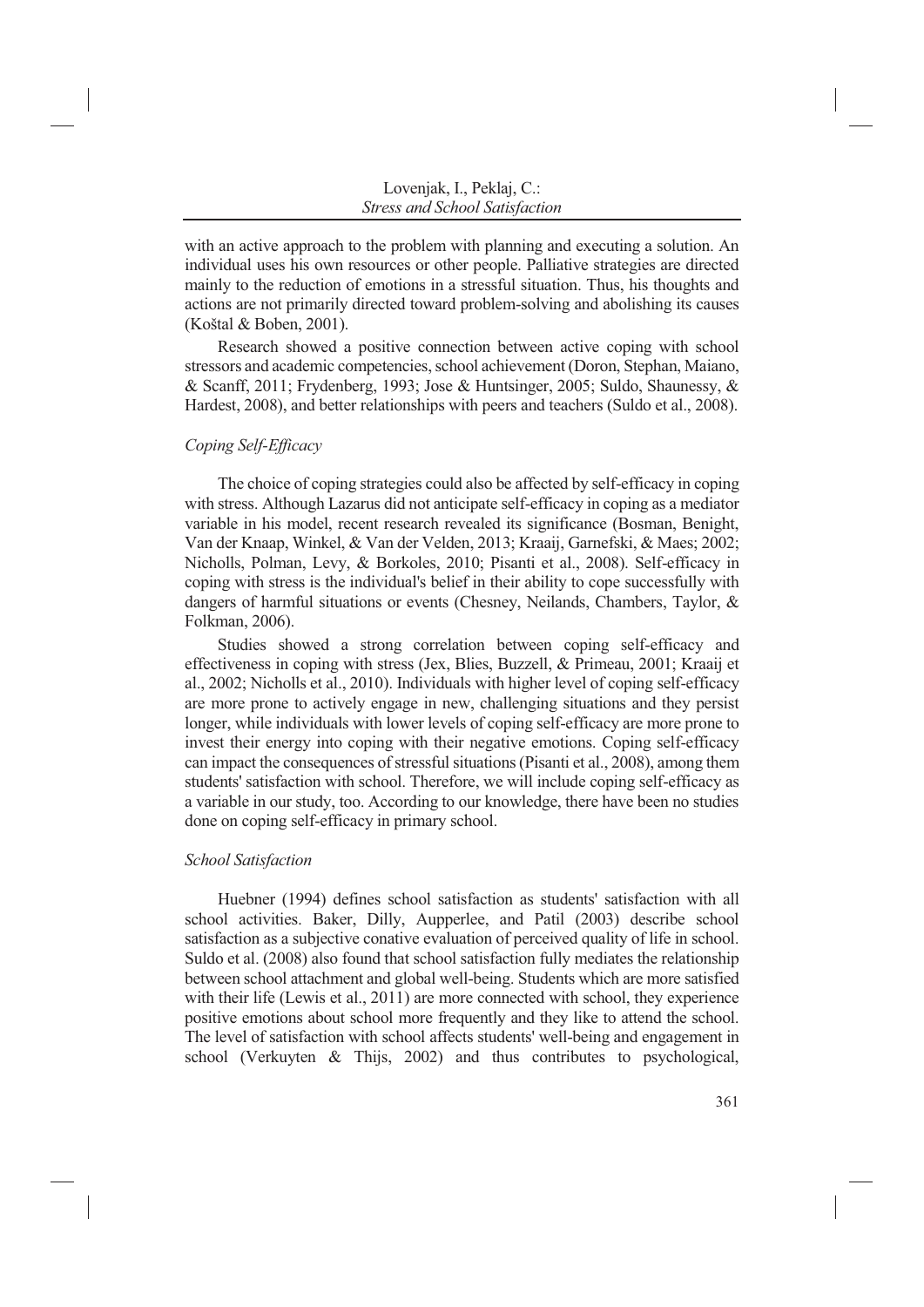psychosocial and educational development in students (Tian et al., 2010). The HBSC research (Health Behaviour in School-Aged Children) in Slovenia showed that children and adolescents who like to go to school report higher levels of well-being, they have better grades, and engage in less risky health -related behaviour (Jeriček, 2007b).

Many potential stressors can affect students' school satisfaction. This impact can depend on school climate, students' perceptions that they are safe in school, their perceptions that teachers support them (Papšova, Valihorova, & Nabelkova, 2012; Siddall, Huebner, & Jiang, 2013). Students that have better relationships with peers and teachers in the school participate more in school activities and they are more satisfied with school (Danielsen, Breivik, & Wold, 2011). On the other hand, daily stressors in school result in experiencing lower levels of happiness and higher distress (Kiang & Buchanan, 2014).

School satisfaction depends also on students' coping strategies. Approachoriented coping strategies are positively related to school satisfaction, while avoidance-oriented strategies are related to lower levels of school satisfaction (Bordwine & Huebner, 2010). Reschly, Huebner, Appleton, and Antaramian (2008) found that experiencing positive emotions in school is related to adaptive coping strategies that can result in higher levels of students' engagement. Students with appropriate coping strategies are more ambitious in setting their goals about the future, they can adapt to the fast pace in the class easily, they enjoy the school more and are therefore less stressed than students with less appropriate coping strategies (Martin, Nejad, Colmar, & Liem, 2013).

### **The Purpose of the Study**

The growing body of research showed that a student can experience a high level of stress in school (Agrawal et al., 2010; Escobar et al., 2013), which is related to their well-being (Middlebrooks & Audage, 2008) and satisfaction with school (Philips, 1993; Public Agenda, 2004). The research focused on university and secondary school students (Lyrakos, 2012; MacCann et al., 2012), but left out primary school students, although the school environment and requirements in upper classes of primary school are very similar to secondary schools. Thus, we decided to study stress and its impact on upper primary school students. The purpose of the study, based on the adapted Lazarus stress model (Lacković - Grgin, 2004; Lazarus, 1966; Lazarus & Folkman, 1984), was to determine the relationship between the perception of stressors, coping self-efficacy, strategies for coping with stress and school satisfaction in the upper grades of primary school.

According to previous research on stressors and school satisfaction (Baroody et al., 2014; Dernovšek et al., 2012; Escobar et al., 2013; Suldo et al., 2009), we expected that perceptions of academic, teacher, peer and physical stress will be negatively correlated to school satisfaction (Hypothesis 1). Regarding self-efficacy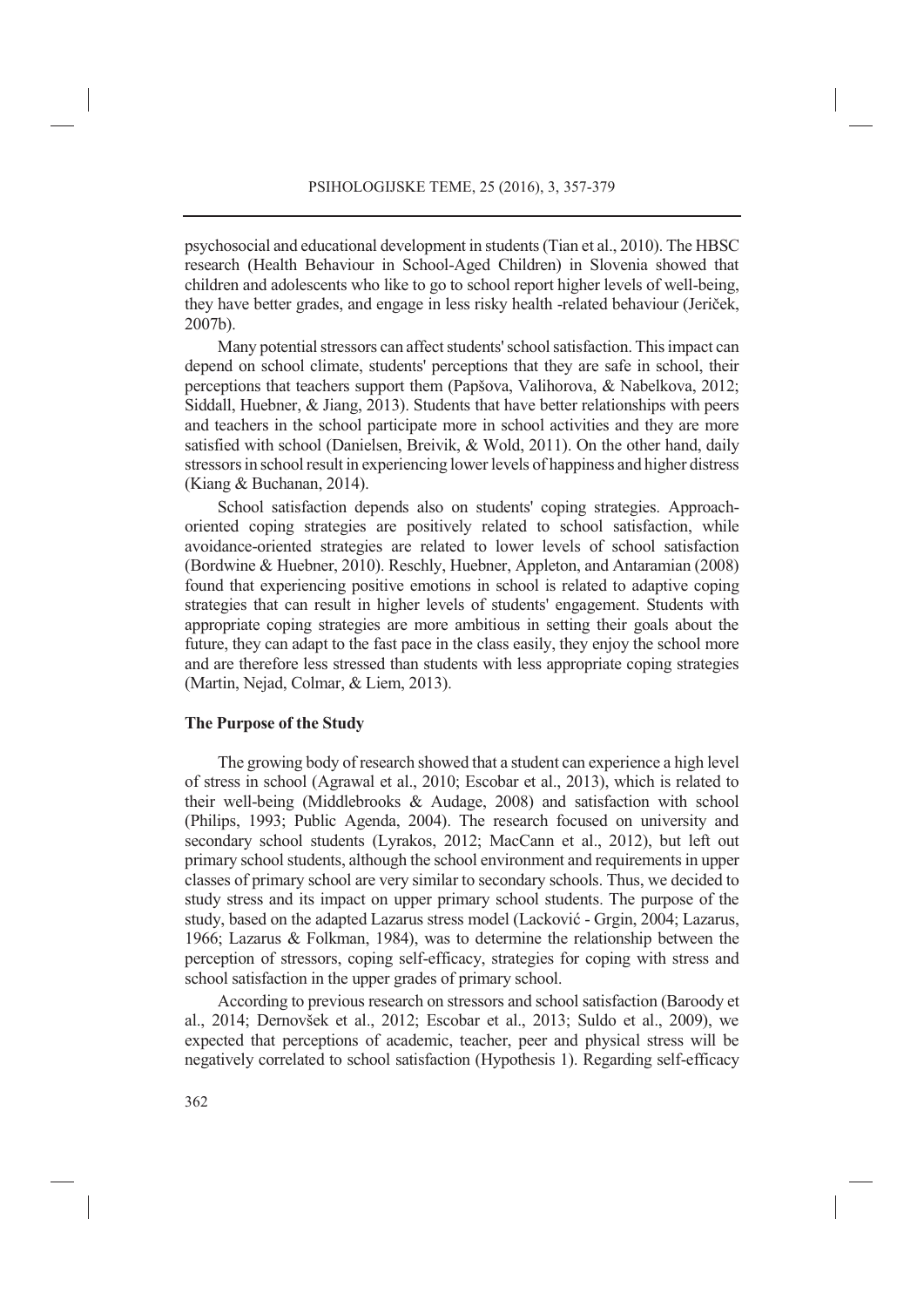in coping with stress (Bosman et al., 2013; Kraaij et al., 2002; Pisanti et al., 2008), it was hypothesised that it will be negatively correlated to different kinds of school stressors and to the use of palliative coping strategies and that it will be positively correlated to the use of instrumental-interactive coping strategies and to school satisfaction (Hypothesis 2). Based on the research about coping strategies (Bordwine & Huebner, 2010; Doron et al., 2011; Martin et al., 2013) we expected that the use of instrumental-interactive coping strategies would be positively correlated to school satisfaction and the use of palliative coping strategies would be negatively correlated to school satisfaction (Hypothesis 3). We were also interested in the predictive power of selected variables on school satisfaction and expected that all the variables related to stress anticipated in the adapted Lazarus model (i.e. perceptions of school stressors, coping self-efficacy, coping strategies) would be significant predictors of school satisfaction (Hypothesis 4).

# **Method**

# *Participants*

A total of 512 students (228 boys and 284 girls) from the seventh (76 boys and 79 girls), eighth (74 boys and 100 girls) and ninth grade (78 boys and 100 girls) from five Slovene primary schools participated in the study. Their age ranged from 11.75 to 15.58 years, the mean age was 13.67 (*SD*=0.69) years.

# *Instruments*

We used four questionnaires in the study. Because of the lack of appropriate questionnaires for measuring stressors and coping self-efficacy in primary school, we developed them for the purposes of this study.

We developed the *School Stressors Questionnaire* (SSQ), based on a previous research, which found sources of stress in academic demands, interaction with teachers and peers and in physical characteristics of the school environment (Carson & Bittner, 1994; Escobar et al., 2013; Šalehar Stupica, 1996). We constructed several items for each of the above-mentioned stressors. First, we discussed them with an 11-year-old girl to check understanding and then we applied them in the seventh grade. After analysis, some of the items were rewritten or left out of the questionnaire. The final version of the School stressors questionnaire consists of 22 items. For each item students estimate the level of stress caused by the stressor on a 5-point scale (0 – *it does not happen to me or it causes no stress*, 1 – *causes a low level of stress*, 2 – *causes a moderate level of stress*, 3 – *causes a considerable level of stress* and 4 – *causes a lot of stress*). Kaiser-Mayer-Olkin (KMO) tests showed the appropriateness of sampling (.882) and Bartlett test of septicity ( $\chi^2$ =4268.31,  $p$ <.0001) showed that correlations are high enough for the principal component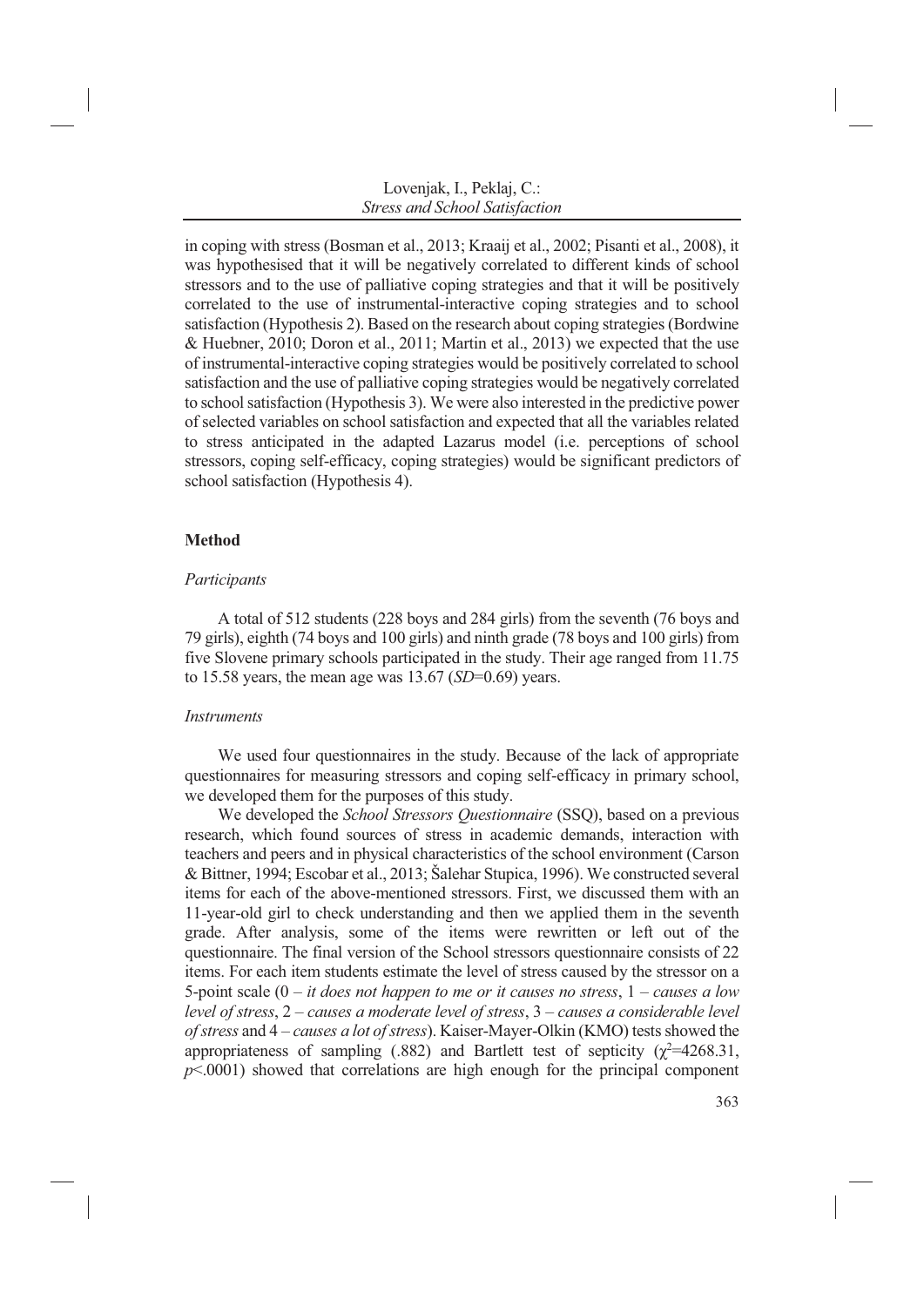analysis. Principal component analysis (direct oblimin rotation) and Scree test revealed the existence of four factors that explain 54.34% of variance. All items have communalities higher than 0.50 (Appendix 1, Table A1). The factors are as follows:

- 1. *academic stressors* (items: 3, 6, 11, 16, 17, 20, 22; 19.27% of explained variance; Cronbach α is .80), include items about experiencing stress related to school activities and duties (e.g. *I have no energy for extracurricular activities because of the school work.*).
- 2. *relations with teachers* (items: 1, 4, 10, 14, 15, 19; 22.17% of explained variance; Cronbach  $\alpha$  is .85) include stressors related to relationships between students and teacher in the school (e.g. *The teacher is unfair*.).
- 3. *relations with peers* (items: 2, 5, 8, 9, 18, 21; 19.39% of explained variance; Cronbach  $\alpha$  is .83) include stressors relating to peer relationships (e.g. *Schoolmates make fun of me*.).
- 4. *physical stressors* (items: 7, 12, 13; 10.11% of explained variance, Cronbach  $\alpha$  is .55) are related to physical stressors in the school environment (e.g. *Chairs and tables are uncomfortable*.).

*Coping with stress self-efficacy scale* was developed according to Bandura (2006) recommendations for constructing self-efficacy scales. We developed items in the scale in the same way as SSQ. The final version consists of 12 items about students' beliefs in their competency for effective problem solving in school (e.g. *Problems do not throw me off track*.). Students respond to items on a 10-point scale (0 – *I am completely convinced that I cannot do this*; 5 – *I am moderately convinced that I can do this*; 10 – *I am completely convinced that I can do this*). Principal component analysis (direct oblimin rotation) showed the existence of a single factor explaining 46.82% of the variance. All items have communalities higher than 0.50 (Appendix 2, Table B1). Cronbach alfa reliability coefficient is .89.

*School Satisfaction Scale* is one of the five scales from MSLSS (*Multidimensional students' life satisfaction scale*; Huebner, 2001). It consists of eight items measuring students' attitudes toward school (e.g. *School is interesting*.). Students respond to each item on a 6-point scale (1 – *strongly disagree*, 2 – *moderately disagree*, 3 – *mildly disagree*, 4 – *mildly agree*, 5 - *moderately agree*, 6 – *strongly agree*). Cronbach alfa reliability coefficient in our study is .84.

*Questionnaire for coping with difficulties for adolescents*(Frydenberg & Lewis, 1996; adaptation Koštal & Boben, 2001) measures coping strategies in students aged between 12 and 18 years. For the purposes of the study, we used the long version containing 79 items related to coping with difficulties in school (e.g. *I work a lot*.). Students answer to each item on a 5-point scale (1 – *is not true for me*, 2 – *seldom true for me*, 3 – *sometimes true for me*, 4 – *often true for me* and 5 – *almost always true for me*).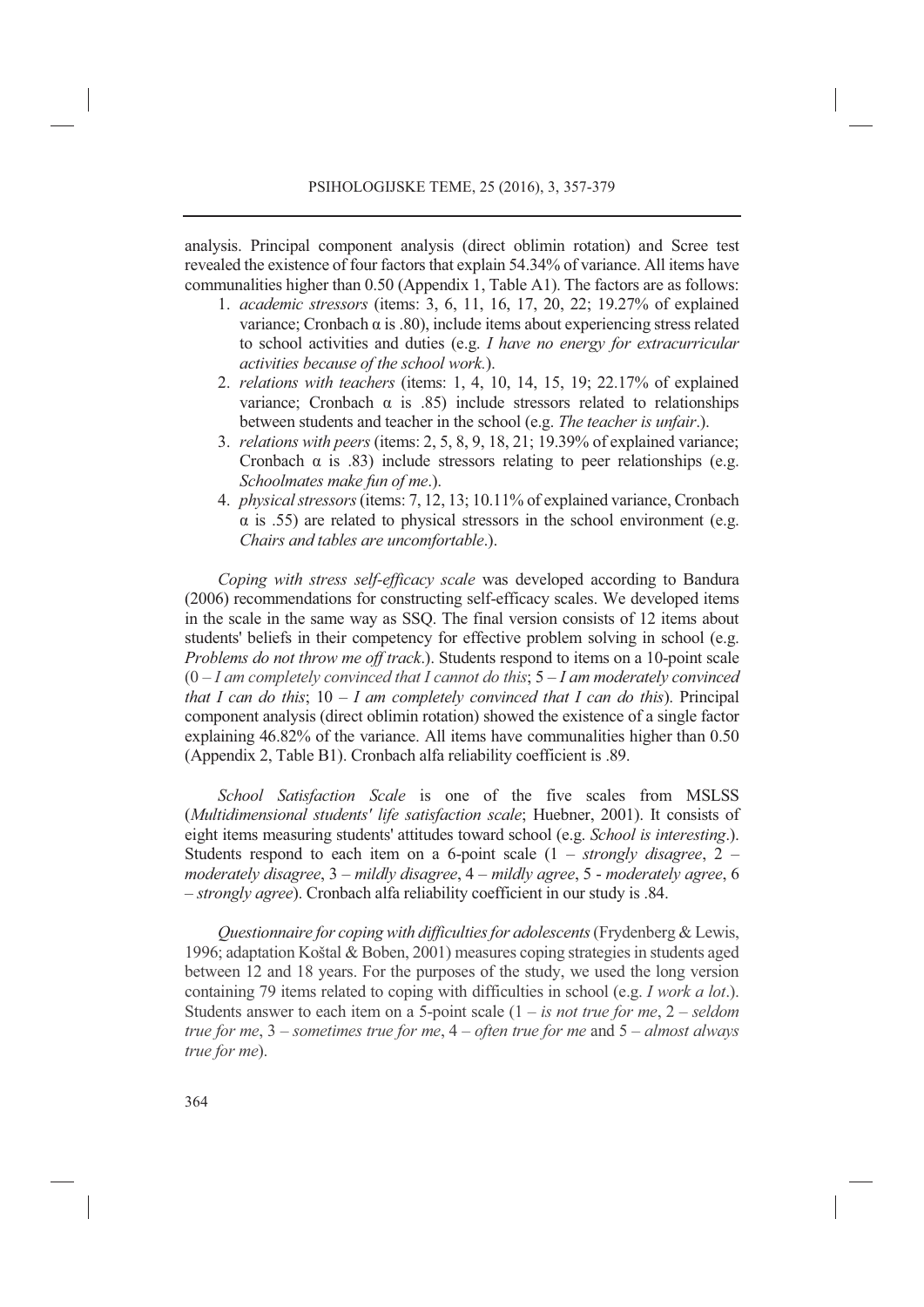The questionnaire includes two groups of coping strategies: instrumentalinteractive and palliative. Instrumental-interactive group consists of 10 subscales measuring strategies: other people support, high work intensity to achieve something, good friends, directedness to positive things, search for relaxation, problem-solving, activities in the community, search for professional help, search of inclusion and physical relaxation. Palliative group consists of 8 subscales measuring strategies: wishful thinking, reduction of tension, ignoring difficulties, shutting oneself away, worrying, poor mastery, self-accusations and search for spiritual support. In our study, we used both groups of strategies as a whole, namely instrumental-interactive and palliative coping strategy. Cronbach alfa reliability coefficients in our study for both groups were .88 and .86.

# *Procedure*

First, the informed consents from parents of students participating in the study were collected. Data was collected in February 2014. The application of the questionnaires lasted between 30 and 40 minutes and it took place during regular classes, according to possibilities in the school schedule. Statistical analyses were conducted with SPSS 20.0.

# **Results**

### *Correlations Between Variables*

First, a correlation analysis was performed. Means, standard deviations and Pearson's correlation coefficients are included in Table 1.

|          | M     | SD   | Academic Teacher Peer Physical S-E. |           |                          |           |            | Instr.   | Pall.   | Satisf. |
|----------|-------|------|-------------------------------------|-----------|--------------------------|-----------|------------|----------|---------|---------|
| Academic | 1.37  | 0.81 | $\overline{\phantom{a}}$            |           |                          |           |            |          |         |         |
| Teacher  | 0.98  | 0.93 | $.48***$                            |           |                          |           |            |          |         |         |
| Peer     | 0.63  | 0.76 | $.39***$                            | $.55***$  | $\overline{\phantom{a}}$ |           |            |          |         |         |
| Physical | 1.00  | 0.92 | $.39***$                            | $.20***$  | $.13***$                 |           |            |          |         |         |
| $S-E$ .  | 6.44  | 1.73 | $-.29**$                            | $-.09*$   | $-.10**$                 | $-.13***$ |            |          |         |         |
| Instr.   | 14.30 | 2.10 | .02                                 | .05       | .06                      | $-.03$    | $.40**$    |          |         |         |
| Pall.    | 11.07 | 2.12 | $.40**$                             | $.20**$   | $.16***$                 | $.14***$  | $-25^{**}$ | $31**$   |         |         |
| Satisf.  | 3.47  | 1.11 | $-.24***$                           | $-.16***$ | .04                      | $-.22***$ | $27**$     | $.26***$ | $-18**$ |         |

Table 1. *Means, Standard Deviations and Pearson's Correlation Coefficients of Measured Variables* 

Academic = academic stressor; Teacher = stressors caused by relationships with teachers; Peer = stressors caused by relationships with peers; Physical = physical stressors;  $S-E = \text{self-efficacy}$  in coping with stress; Instr. = instrumental-interactive strategies for coping; Pall. = palliative strategies; Satisf. = school satisfaction;  $\gamma p$ <.05;  $\gamma p$ <.01.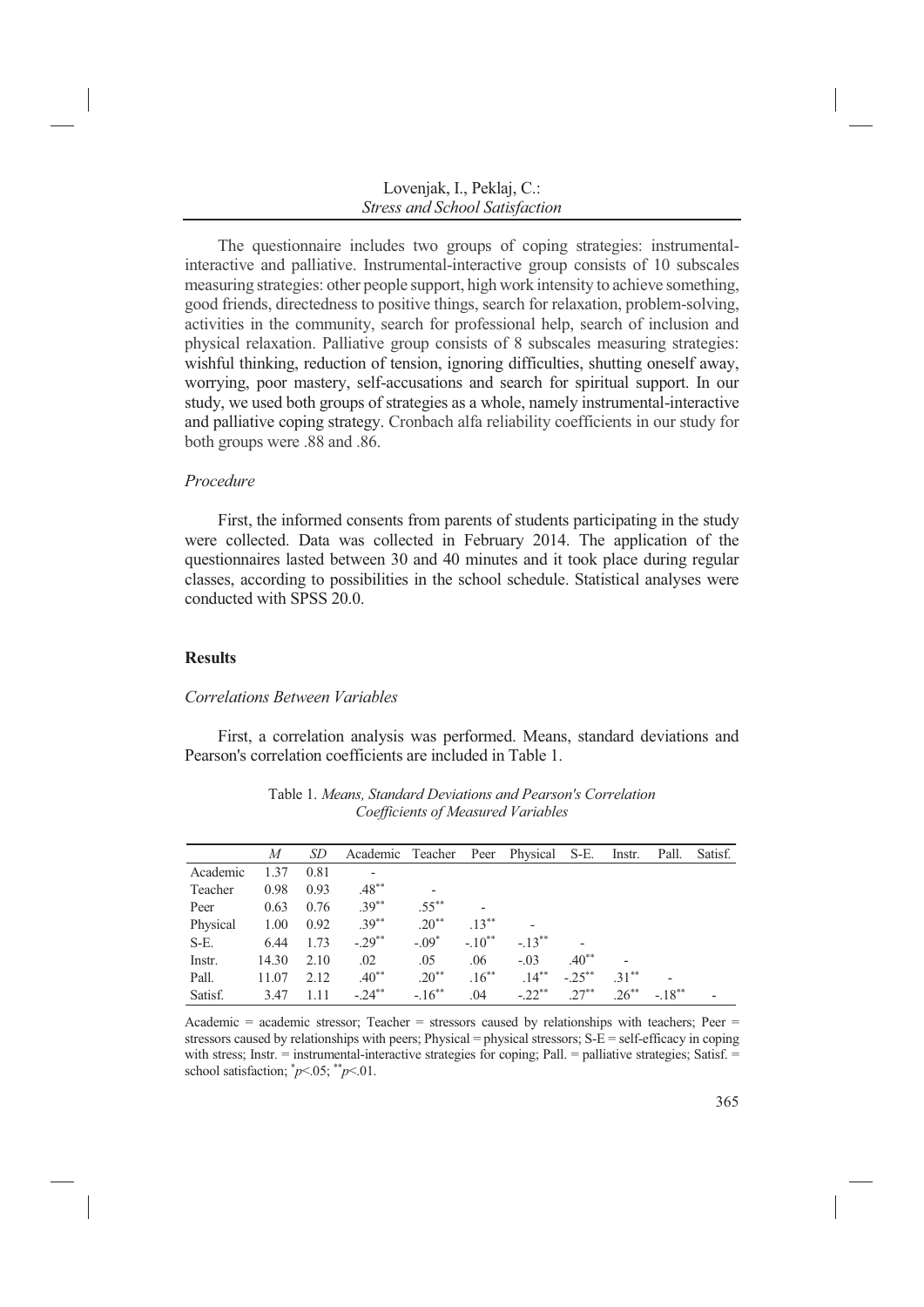Results in Table 1 show significant low to moderate inter-correlations between individual groups of stressors. Significant low and negative correlations between academic stressors, stress caused by teachers, physical stressors and school satisfaction were established. Students experiencing more stress from these groups are less satisfied with school. Significant and low negative correlations were also found between the individual groups of stressors and self-efficacy in coping with stress, except between academic stressors and self-efficacy, where the correlation is moderate. Students experiencing higher levels of stress have lower levels of selfefficacy in coping with it.

The correlation between self-efficacy in coping and instrumental-interactive coping strategies is significant, moderate and positive, while correlation with palliative strategies is low and negative. Students which estimate their coping selfefficacy higher, predominantly use instrumental coping strategies, while students with lower self-efficacy in coping use more palliative strategies. Coping self-efficacy is also low and positively correlated to school satisfaction. Students with higher selfefficacy are more satisfied with school.

Significant, low and positive correlations were established between instrumental-interactive strategies and school satisfaction, while correlations between palliative strategies and school satisfaction are low and negative. Students that mainly use instrumental-interactive strategies for coping are more satisfied with school. On the other hand, students which use mainly palliative coping strategies are less satisfied.

#### *School Satisfaction Predictors*

We used hierarchical regression analysis to predict school satisfaction. All the requirements for regression were met: observation independence, homoscedasticity and linearity. We excluded peer stressors from the model, while the correlation between them and school satisfaction was statistically insignificant. The inclusion of variables in the model was based on the Lazarus model. The predictors were included in three steps: stressors (academic, teachers and physical) in the first step, coping self-efficacy in the second step and coping strategies (instrumental–interactive and palliative) in the third step. Results are shown in Table 2.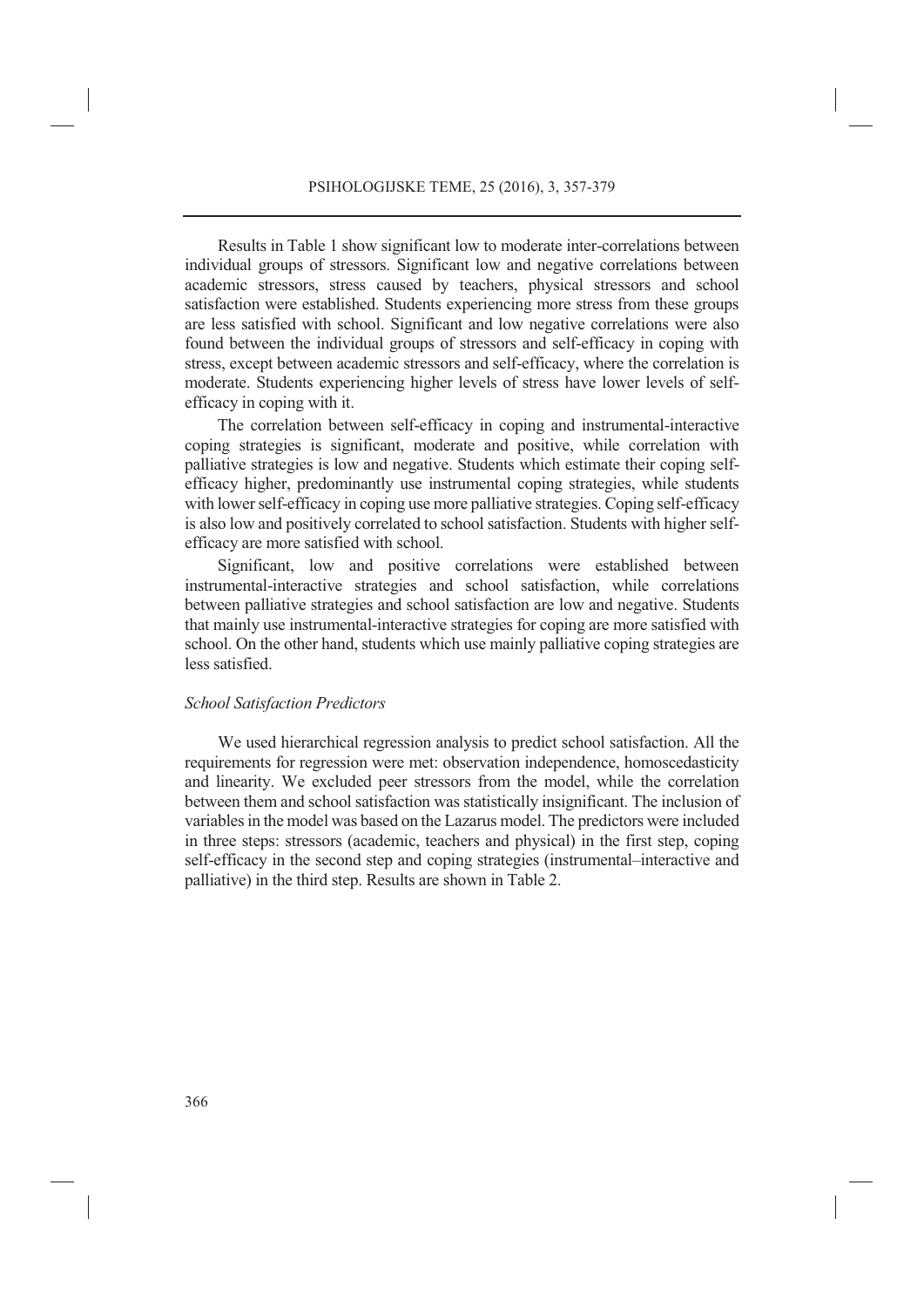|         |                                   | Model 1  |              |           | Model 2  |              |            | Model 3  |              |           |  |
|---------|-----------------------------------|----------|--------------|-----------|----------|--------------|------------|----------|--------------|-----------|--|
|         | Predictors                        | $R^2$    | $\Delta R^2$ | ß         | $R^2$    | $\Delta R^2$ | ß          | $R^2$    | $\Delta R^2$ | ß         |  |
| 1. step | Academic<br><b>Stressors</b>      | $.08***$ | $.08***$     | $-.17***$ | $.13***$ | $.05***$     | $-0.09$    | $.18***$ | $.05***$     | $-.08$    |  |
|         | Relationships<br>with Teachers    |          |              | $-.03$    |          |              | $-0.05$    |          |              | $-.05$    |  |
|         | Physical<br><b>Stressors</b>      |          |              | $-.16***$ |          |              | $-0.16***$ |          |              | $-.15***$ |  |
| 2. step | Coping Self-<br>efficacy          |          |              |           |          |              | $.23***$   |          |              | .08       |  |
| 3. step | Instrumental<br><b>Strategies</b> |          |              |           |          |              |            |          |              | $.28***$  |  |
|         | Palliative<br><b>Strategies</b>   |          |              |           |          |              |            |          |              | $-.17***$ |  |

Table 2. *Results or Hierarchical Regression Analysis in Predicting School Satisfaction* 

\* *p*<.05; \*\**p*<.01.

The variables included in the research can explain 18% of variance in school satisfaction. Results show that the higher school satisfaction can be expected in students using instrumental-interactive strategies and lower school satisfaction in students using palliative strategies. Higher school satisfaction can also be expected in students which feel fewer physical stressors.

In the first step, we can explain only 8% of variance in school satisfaction with perceived school stressors. Significant predictors are academic and physical stressors. When we added coping self-efficacy in the second step, additional 5% of variance was explained. Self-efficacy in coping is a significant positive predictor, while only physical stressors remained a significant negative predictor of school satisfaction. In the third step, we included coping strategies and explained additional 5% of variance in school satisfaction. In the final model, significant negative predictors of school satisfaction were physical stressors and palliative strategies, while instrumental strategies were positive predictors.

# **Discussion**

Stress is a part of everyday life. Adolescents can be even more prone to feel stressed due to developmental changes during this period in life (Fischhoff, Nightingale, & Iannotta, 2001). Students are obligated to attend school, they cannot avoid it and they spend a considerable amount of time there. Research (e.g. Frydenberg, 2008; Hampel, Meier, & Kümmel, 2008; Jeriček, 2007a; Seiffge-Krenke, Aunola, & Nurmi, 2009) showed school as one of major sources of stress in adolescents, which affects their school satisfaction and learning results. Knowledge about stressors and other factors influencing stress in school and school satisfaction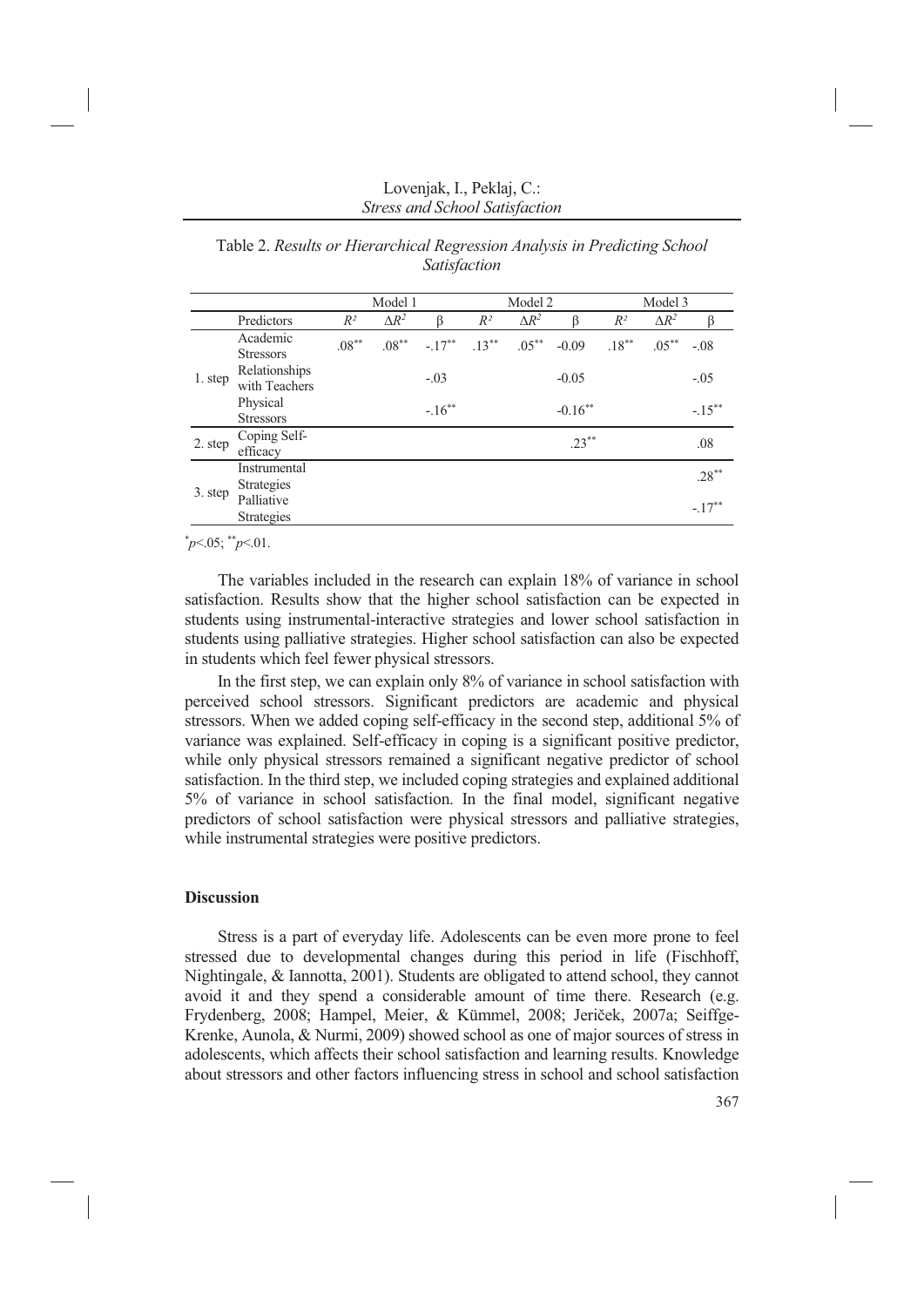is important for the development of interventions to prevent it. Therefore, we investigated the relationships between school stressors, self-efficacy in coping, actual use of coping strategies and school satisfaction in our study.

### *The Relationships Between Measured Variables*

The results showed that we can accept almost the entire Hypothesis 1, namely, students that perceived more stressors from different groups will be less satisfied with the school. In accordance with findings of other research regarding correlations between academic stressors and school satisfaction (Elmore & Huebner, 2010; Kiang & Buchanan, 2014), we found that students feeling higher academic stress are less satisfied with the school. Academic stressors are related to students' assessment and grading, to incomprehensible teachers' explanations and to the high amount of schoolwork. Our results also corroborate the results showing that problematic relationship with teachers can be an important stressor and are also related to school satisfaction (Jeriček, 2007a; Košir, 2011; Macklem, 2008). Especially stressful could be the student's perception that they are disliked by the teacher, or the feeling of unjust treatment by a teacher (i.e. subjective grading or unsuitable teacher's remarks in the class). We also found that physical stressors are related to school satisfaction, as was already established before (Escobar et al., 2013). Many students in the class and noise they make can be an important stressor. Contrary to our expectations and other research (Agrawal et al., 2010; Mikuš Kos, 1991), we did not find a connection between stressors caused by peers and school satisfaction. This result can be interpreted with very low estimations of stressors by peers in our study. Items in peer stressors scale include peer stressors that are related to bullying i.e. exclusion by peers, making fun of someone or physical attacks by peers. The average perception by students is that it causes them no stress or very low levels of stress; therefore, it is not significantly connected to school satisfaction.

We can also accept Hypothesis 2 about the negative correlation between coping self-efficacy and other variables in the study. Research showed that an individual's coping self-efficacy helps him/her to reduce, mitigate or prevent stress in very demanding situations (Colodro et al., 2010). We found negative correlations between coping self-efficacy and all groups of stressors. The highest correlation was established between academic stressors and coping self-efficacy. If a student believes that he or she is able to cope efficiently with a certain difficulty, he/she will anticipate potential stressors as less threatening (Čot, 2004; Pisanti, 2012).

We can confirm the positive relationships between coping self-efficacy and instrumental-interactive coping strategies and negative relations between coping self-efficacy and palliative strategies for coping with stress, too. Previous research (e.g. Hsieh, Sullivan, Sass, & Guerra, 2012; Jex et al., 2001; Mann, Nota, Soresi, Ferrari, & Frydenberg, 2011) showed that individuals with higher coping selfefficacy more often use strategies directed toward problem-solving, they more often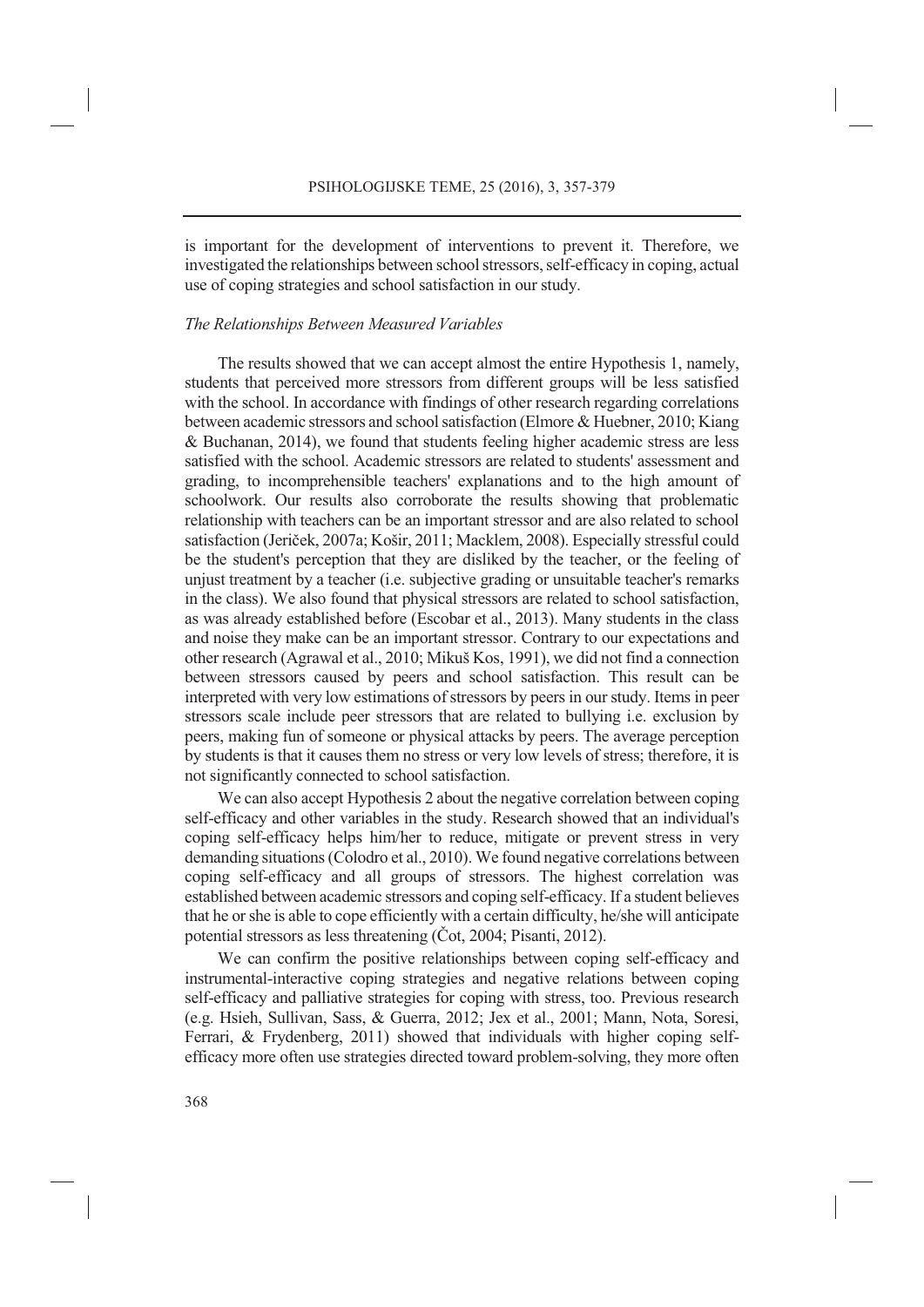actively and appropriately approach problem situations. They also showed that individuals with lower coping self-efficacy more often use palliative coping strategies (Hsieh et al., 2012; Mann et al., 2011; Pisanti et al., 2008). We confirmed the same results in primary school students. Students with higher coping self-efficacy more often use instrumental-interactive coping strategies and students with lower coping self-efficacy use palliative coping strategies in stressful situations.

The results showed a positive correlation between coping self-efficacy and school satisfaction. Individuals with higher coping self-efficacy are more successful in adapting to stressful situations (Meuller & Major, 1989; according to Pisanti et al., 2008) and this finding is also valid for primary school students. Students with high coping self-efficacy are more likely to have positive attitudes toward school, enjoy school activities and are more satisfied with school.

Our results are also consistent with the Bordwine and Huebner (2010) research, which revealed positive correlations between approaching strategies for coping with stress and school satisfaction, while avoiding strategies (MacCann et al., 2012) are related to undesired behaviour and lower school satisfaction (Hypothesis 3). Instrumental-interactive strategies in comparison with palliative strategies enable students to experience more positive emotions in school - students are more engaged and achieve higher results (Reschly et al., 2008). All these experiences can result in a higher level of school satisfaction. On the other hand, the use of palliative strategies can cause negative emotions, less engagement, lower achievement and lower level of school satisfaction.

### *Predictors of School Satisfaction*

School is an important factor, which influences students' lives. It can impact students' self-esteem, their attitudes toward life, well-being and health (Jeriček, 2007a). Therefore, it is very important that the students are satisfied with school and enjoy school activities. On the basis of the Lazarus model and other research (Lacković - Grgin, 2004; Lazarus, 1966; Lazarus & Folkman, 1984; Pisanti et al., 2008; Singh & Bussey, 2010) we hypnotised that school stressors, coping selfefficacy, and coping strategies would be significant predictors of school satisfaction (Hypothesis 4). Our results partially confirmed this hypothesis. School satisfaction can be predicted with all three groups of stress-related variables. Perceived stressors predict 8% of variance in school satisfaction, coping self-efficacy predicts additional 5% of variance and coping strategies another 5% of variance. All the variables, thus, explain 18% of variance in school satisfaction.

A detailed analysis of the results reveals academic and physical stressors as significant predictors in the first step. Students experiencing more academic and physical stressors are less satisfied with school. In the second step, coping selfefficacy additionally explained school satisfaction. Students with higher coping selfefficacy are more satisfied with school. Nevertheless, in this step only physical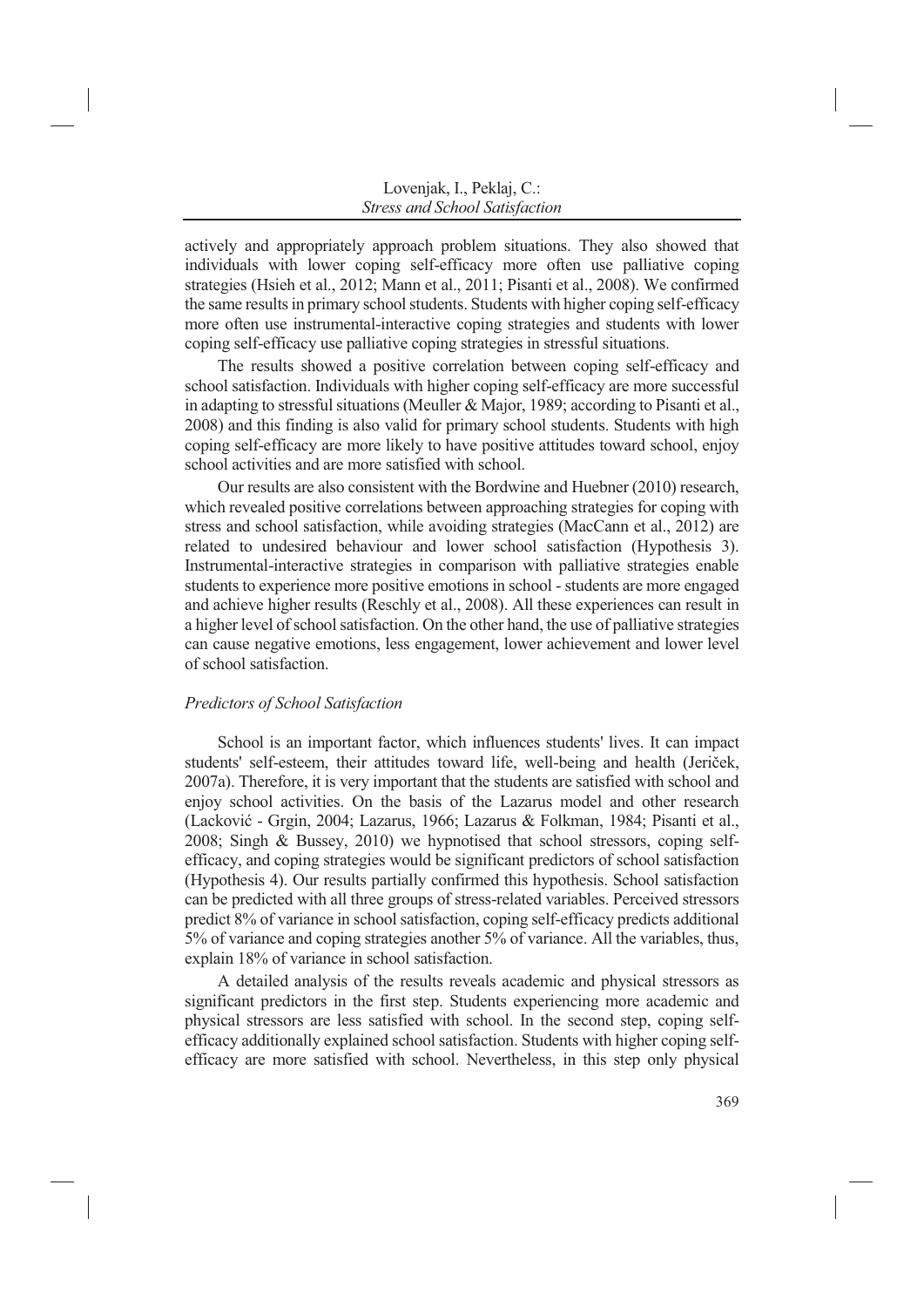stressors remained a predictor of school satisfaction. In the third step, both coping strategies additionally explained school satisfaction. The use of instrumentalinteractive strategies is a positive predictor, while palliative strategies are a negative predictor of school satisfaction. Among other predictors, only physical stressors remain significant. Coping self-efficacy losses its predictive power.

We can explain a moderate level of school satisfaction with our regression model. Instrumental-interactive coping strategies explain the largest part of school satisfaction. Students' using instrumental–interactive strategies to a greater degree are more satisfied with school. School satisfaction can also be explained by lower levels of palliative strategies and absence of physical stressors. Our results are consistent with the results of approach strategies as positive predictors of school satisfaction (Bordwine & Huebner, 2010; MacCann et al., 2012) and findings on palliative strategies as negative predictors of school satisfaction (MacCann et al., 2012). They showed that a student's actual ability to cope with stress is a more important predictor than the perception of stress and students' coping self-efficacy. When we added coping self-efficacy to the model, academic stressors lost their predictive power for school satisfaction. The same happened with coping selfefficacy when we added coping strategies to the model. In the final model, perceptions of physical stressors in the class remain important predictors of school satisfaction. Too many students in the class can cause a lot of stress (Philips, 1993), as well as too noisy classes that do not offer students the possibility to remain concentrated on work and to feel satisfied with school (Public Agenda, 2004). Physical stressors are in comparison to academic, peer-related and teachers' stressors those that are out of students control. Therefore, students are less able to change them and they can have a higher impact on school satisfaction.

# **Conclusions**

Results of our study have theoretical and practical implications. The most important contribution of our study to existing knowledge on stress and school satisfaction is its extension to the lower levels of education and lower age of students. We found that we can explain school satisfaction with stressors, coping self-efficacy and coping strategies already in primary school. Other studies found similar results in high school (MacCann et al., 2012). Therefore, it is very important to be aware of potential impacts of stress already in primary school, to know the sources of stress, potential mediator variables and to use this knowledge to plan interventions to reduce stress in students. The second important contribution of our study is the development of two instruments that have not yet been developed for primary school level. They can become important tools for stress assessment and a starting point for planning intervention at these age levels.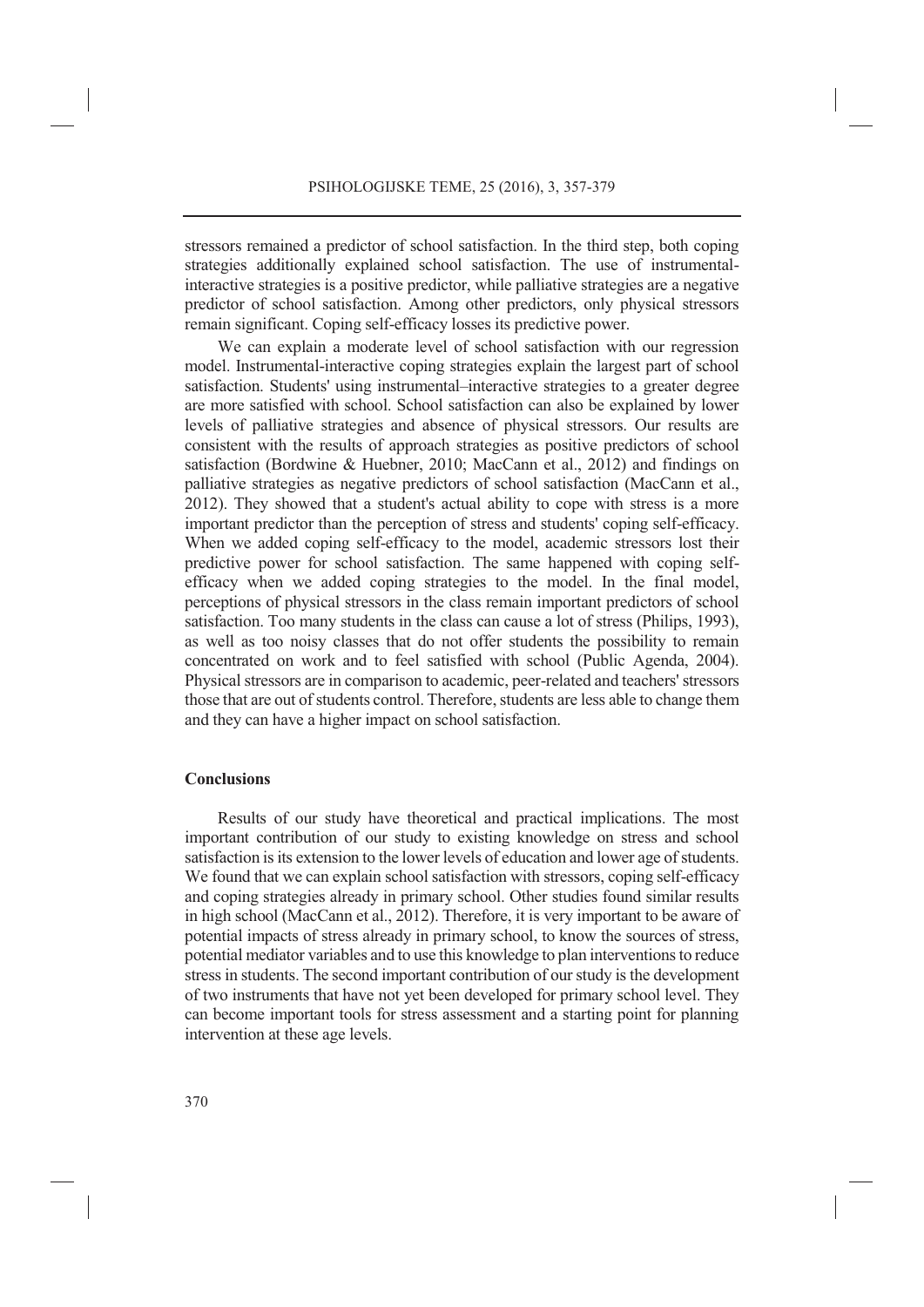Interventions for stress reduction could be directed toward reduction of school stressors or toward increasing students coping abilities. They could include learning strategies training in order to reduce academic stressors, as well as instrumental coping strategies training that would increase students coping self-efficacy and their coping abilities. Interventions could also include teachers and their professional development, especially effective classroom management which reduces distractors in class (e.g. level of noise) and enables students to actively engage in learning. They could also stress the importance of good relationships between teachers and students, between peer in the classroom and help teachers develop them and thus reduce potential stressors in the class.

Some limitations should be kept in mind when interpreting our results, as well as possibilities for further research. The sample in the study was convenient and it consists of students from five schools. Therefore, the results cannot be generalised to the entire school population. In future research, a more representative sample should be used. Further studies could also be directed toward the improvement of the questionnaire about school stressors. The most problematic is the relatively low reliability of the physical stressors scale. The scale consists of three items that are related to the number of students and noise in the class. Some other physical stressors could also be added (e.g. temperature, light, available materials). Results also showed that we can predict a significant, but small part of variance in school satisfaction, thus some other predictors that might impact school-related stress and school satisfaction could be investigated, too (e.g. school culture, student`s achievement, their personality traits). Future research could also study stress in different periods during the school year, since school stress can fluctuate during the school year considerably.

### **References**

- Agrawal, A., Garg, R., & Urajnik, D. (2010). Appraisal of school-based stressors by fourthgrade children: A mixed method approach. *Creative Education, 1*(3), 196-201.
- Baker, J.E., Dilly, L.J., Aupperlee, J.L., & Patil, S.A. (2003). The developmental context of school satisfaction: Schools as psychologically healthy environments. *School Psychology Quarterly, 18*(2), 206-221.
- Bandura, A. (2006). Guide for constructing Self-efficacy scale. In F. Pajares, & T. Urdan (Eds.), *Self-efficacy beliefs of adolescents* (pp. 307-337). Greenwich: Information Age Publishing.
- Baroody, A.E., Rimm-Kaufman, S.E., Larsen, R.A., & Curby, T.W. (2014). The link between responsive classroom training and student-teacher relationship quality in the fifth grade: A study of fidelity of implementation. *School Psychology Review, 43*(1), 69-85.
- Bolčina, V. (2000). Obvladovanje stresa v šoli [Coping with stress in school]. *Katarina: Revija za kreativno poučevanje, 5*(4), 30-32.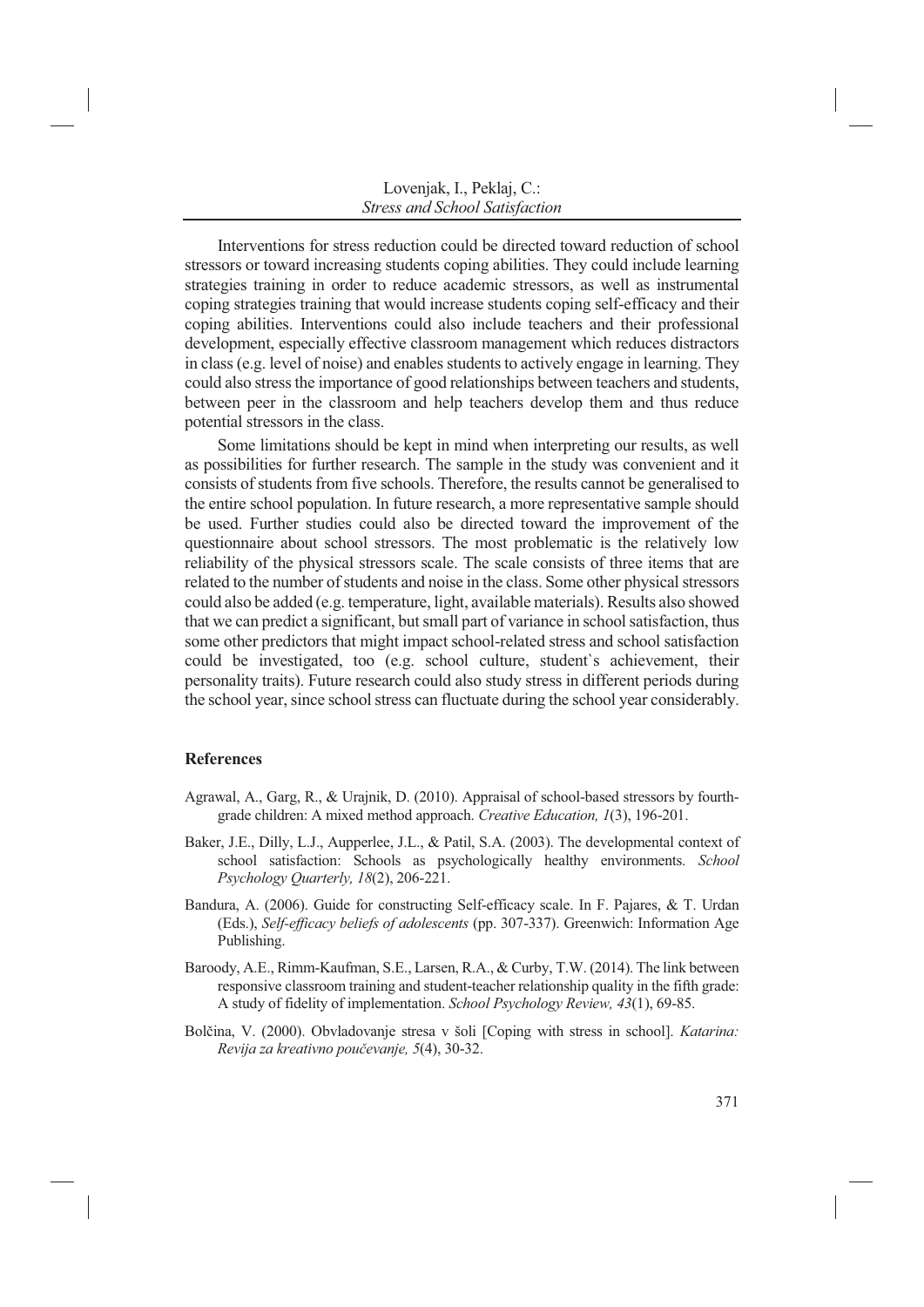- Bordwine, C.V., & Huebner, E.S. (2010). The role of coping in mediating the relationship between positive affect and school satisfaction in adolescents. *Child Indicators Research, 3*(3), 349-366.
- Bosman, W.G.M., Benight, C.C., Van der Knaap, M.K., Winkel, F.W., & Van der Velden, P.G. (2013). The associations between coping self-efficacy and posttraumatic stress symptoms 10 years post disaster: Differences between men and women. *Journal of Traumatic Stress, 26*(2), 184-191.
- Carson, D.K., & Bittner, M.T. (1994). Temperament and school-aged children s coping abilities and responses to stress. *The Journal of Genetic Psychology, 155*(3), 289-302.
- Chesney, A.M., Neilands, B.T., Chambers, B.D., Taylor, M.J., & Folkman, S. (2006). A validity and reliability study of coping self-efficacy scale. *British Journal of Health Psychology, 11*(3), 421-437.
- Colodro, H., Godoy-Izquierdo, D., & Godoy, J. (2010). Coping self-efficacy in a communitybased sample of women and men from the United Kingdom: The impact of sex and health status. *Behavioral Medicine, 36*(1), 12-23.
- Compas, E.B., Banez, A.G., Malcarne, V., & Worsham, N. (1991). Perceived control and coping with stress: A developmental perspective. *Journal of Social Issues, 47*(4), 23-34.
- Compas, E.B., Connor-Smith, K.J., Saltzman, H., Thomsen, A.H., & Wadsworth, E.M. (2001). Coping with stress during childhood and adolescence: Problem, progress, and potential in theory and research. *Psychological Bulletin, 127*(1), 87-127.
- Connor-Smith, J.K., Compas, B.E., Wadsworth, M.E., Thomsen, A.H.A., & Saltzman, H. (2000). Responses to stress in adolescence: Measurement of coping and involuntary stress responses. *Journal of Consulting and Clinical Psychology, 68*(6), 976-992.
- Čot, D. (2004). Bandurin koncept zaznane samoučinkovitosti kot pomemben dejavnik posameznikovega delovanja [Bandura's self-efficacy concept as significant predictor of individuals' performance]. *Socialna pedagogika, 8*(2), 173-196.
- Danielsen, G.A., Breivik, K., & Wold, B. (2011). Do perceived academic competence and school satisfaction mediate the relationships between perceived support provided by teachers and classmates, and academic initiative? *Scandinavian Journal of Educational Research, 55*(4), 379-401.
- De Anda, D., Boskin, L., Buchwald L., Morgan J., Ow, J., Gold, J.S., & Weiss, R. (2000). Stress, stressors and coping among high school students. *Children and Youth Services Review, 22*(6), 441-463.
- Dernovšek, M.Z., Gorenc, M., & Jeriček, H. (2012). *Ko te strese stres: Kako prepoznati in zdraviti stresne, anksiozne in depresivne motnje* [When stress shakes you: Who can we diagnose and treat stress anxiety and depression]. Ljubljana: Inštitut za varovanje zdravja Republike Slovenije.
- Doron, J., Stephan, Y., Maiano, C., & Le Scanff, C. (2011). Motivational predictors of coping with academic examination. *The Journal of Social Psychology, 151*(1), 87-104.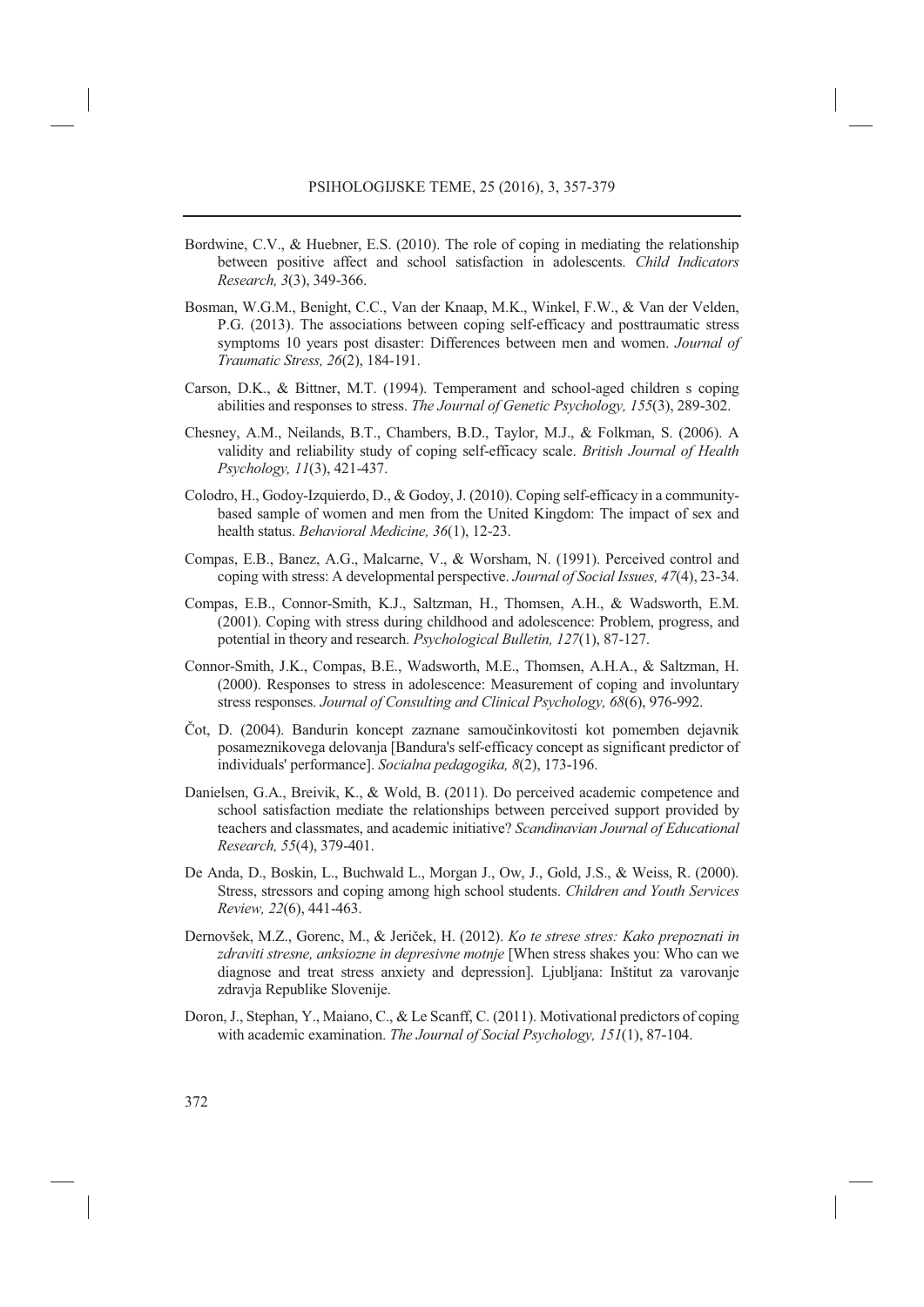- Elmore, M.G., & Huebner, E.S. (2010). Adolescents' satisfaction with school experiences: Relationships with demographics, attachment relationships, and school engagement behavior. *Psychology in the Schools, 47*(6), 525-537.
- Eschenbeck, H., Kohlmann, C.W., & Lohaus, A. (2007). Gender differences in coping strategies in children and adolescents. *Journal of Individual Differences, 28*(1), 18-26.
- Escobar, M., Alarcon, R., Lanca, M.J., Fernandez-Baena, F.J., Rosel, J.F., & Trianes, V.M. (2013). Daily stressors in school-age children: A multilevel approach. *School Psychology Quarterly, 28*(3), 227-238.
- Fischhoff, B., Nightingale, E., & Iannotta, J.G. (2001). *Adolescent risk and vulnerability: Concepts and measurement.* Washington DC: National Academy Press.
- Folkman, S. (1984). Personal control and stress and coping processes: A theoretical analysis. *Journal of Personality and Social Psychology, 46*(4), 839-852.
- Folkman, S., & Lazarus, S.R. (1988). Coping as a mediator of emotion. *Journal of Personality and Social Psychology, 54*(3), 466-457.
- Frydenberg, E. (1993). The coping strategies used by capable adolescents. *Australian Journal of Guidance and Counselling, 3*(1), 15-23.
- Frydenberg, E. (2002). Success and achievement: Factors that contribute to positive outcomes. In E. Frydenberg (Ed.), *Beyond coping: Meeting goals, visions, and challenges* (pp. 219-240). Oxford, New York: Oxford University Press.
- Frydenberg, E. (2008). *Adolescent coping. Advances in theory, research and practise.* London and New York: Routledge.
- Frydenberg, E., & Lewis R. (1996). Measuring the concerns of Australian adolescents: Developing a concise classificatory system. *Australian Educational Researcher, 23*(1), 47-64.
- Garcia, C. (2010). Conceptualization and measurement of coping during adolescence: A review of the literature. *Journal of Nursing Scholarship, 42*(2), 166-185.
- Hampel, P., Meier, M., & Kümmel, U. (2008). School-based stress management training for adolescents: Longitudinal results from an experimental study. *Journal of Youth and Adolescence, 37*(8), 1009-1024.
- Hsieh, P.H., Sullivan, J.R., Sass, D.A., & Guerra, N.S. (2012) Undergraduate engineering students' beliefs, coping strategies, and academic performance: An evaluation of theoretical models. *Journal of Experimental Education, 80*(2), 196-218.
- Huebner, E.S. (1994). Preliminary development and validation of a Multidimensional life satisfaction scale for children. *Psychological Assessment, 6*(2), 149-158.
- Huebner, S. (2001). *Manual for the Multidimensional students' life satisfaction scale*. Columbia: University of South Carolina. Department of Psychology.
- Jacobshagen, N., Rigotti, T., Semmer, K.N., & Mohr, G. (2009). Irritation at school: Reasons to initiate strain management earlier. *International Journal of Stress Management, 16*(3), 195-214.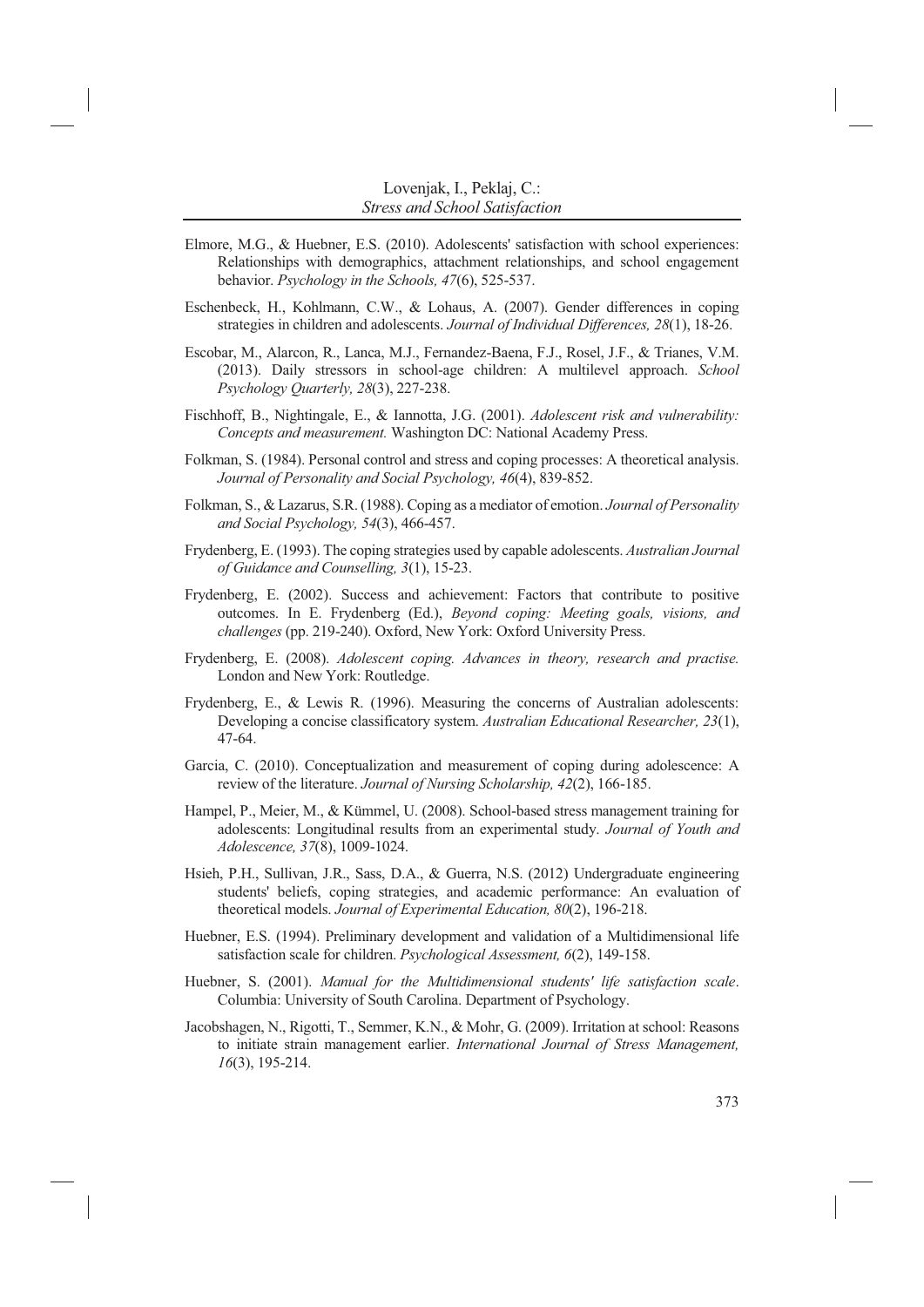- Jeriček, H. (2007a). *Ko učenca strese stres in kaj lahko pri tem naredi učitelj: Priročnik za učitelje in svetovalne delavce* [When stress shakes student and what can teacher do about it: Workbook for teachers and school counsellors]. Ljubljana: Inštitut za varovanje zdravja Republike Slovenije.
- Jeriček, H. (2007b). Predstvaitev raziskave. In H. Jeriček, D. Lavtar, & T. Pokrajac (Eds.), *Z zdravjem povezano vedenje v šolskem obdobju: HBSC Slovenija 2006* [Behaviour connected with health in school age children: HBSC Slovenia 2006] (pp. 11-19). Ljubljana: Inštitut za varovanje zdravja Republike Slovenije.
- Jex, M.S., Bliese, D.P., Buzzell, S., & Primeau, J. (2001). The impact of self-efficacy on stressor-strain relations: Coping style as an explanatory mechanism. *Journal of Applied Psychology, 86*(3), 401-409.
- Jose, P.E., & Huntsinger, C.S. (2005). Moderation and mediation effects of coping by Chinese American and European American adolescents. *Journal of Genetic Psychology, 166*(1), 16-43.
- Kiang, L., & Buchanan, M.C. (2014). Daily stress and emotional well-being among Asian American adolescents: Same-day, lagged, and chronic associations. *Developmental Psychology, 50*(2), 611-621.
- Košir, K. (2011). Spol in starost učencev kot dejavnika razlik v učiteljevi naklonjenosti, zaznani podpori učitelja ter učni uspešnosti [Students' gender and age as factors influencing differences in teachers' attitudes, his perceived support and school achievement]. *Psihološka obzorja, 20*(3), 93-106.
- Koštal, R. (2000). *Spoprijemalne strategije mladih v Ljubljani* [Adolescents coping strategies in Ljubljana]. Magistrsko delo, Ljubljana: Pedagoška fakulteta.
- Koštal, R., & Boben, D. (2001). *Vprašalnik o spoprijemanju s težavami za mladostnike: VSTM: priročnik* [Coping with stress questionnaire for adolescents: Manual]. Ljubljana: Center za psihodiagnostična sredstva.
- Kraaij, V., Garnefski, N., & Maes, S. (2002) The joint effects of stress, coping, and coping resources on depressive symptoms in the elderly. *Anxiety, Stress, and Coping, 15*(2), 163-177.
- Lacković-Grgin, K. (2004). *Stres u djece i adolescenata. Izvori, posledice i učinci*. [Stress in children and adolescents: Sources, consequences and effects]. Jastrebarsko: Naklada Slap.
- Lamovec, T. (1990). Načini sproprijemanja s stresom [Coping with stress]. *Anthropos: Časopis za psihologijo in filozofijo ter za sodelovanje humanističnih ved, 22*(5/6), 217- 230.
- Lazarus, R.S. (1966). *Psychological stress and coping process*. New York: McGraw Hill.
- Lazarus, R.S., & Folkman, S (1984). *Stress, appraisal and coping*. New York: Springer Publishing Company.
- Lewis, D.A., Huebner, E.S., Malone, S.P., & Valois, F.R. (2011). Life satisfaction and student engagement in adolescents. *Journal of Youth and Adolescence, 40*(3), 249-262.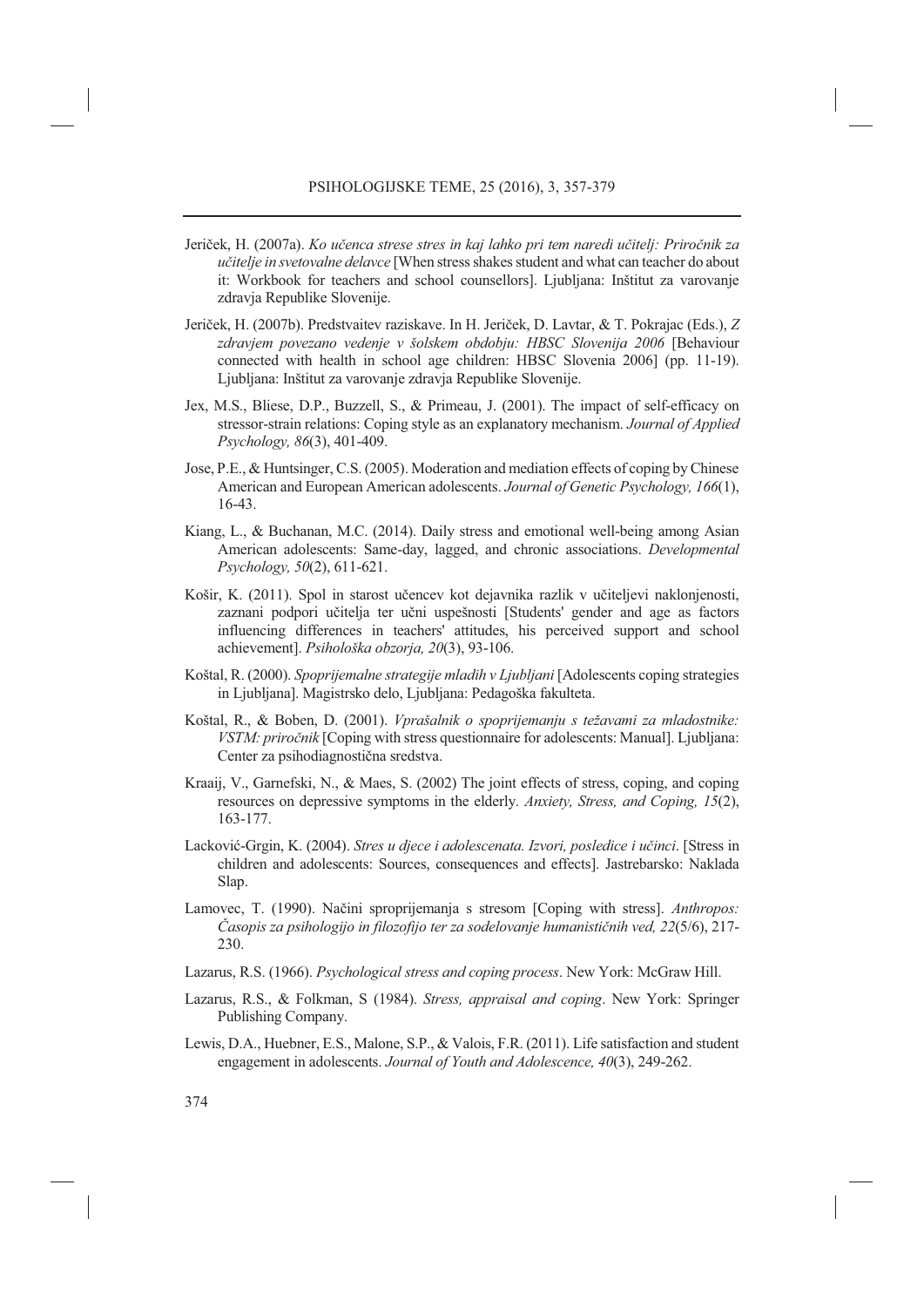- Litman, A.J. (2006). The COPE inventory: Dimensionality and relationship with approach and avoidance-motives and positive and negative traits. *Personality and Individual Differences, 41*(2), 273-284.
- Lyrakos, G.D. (2012). The impact of stress, social support, self-efficacy and coping on university students: A multicultural European study. *Psychology, 3*(2), 143-149.
- MacCann, C., Lipnevich, A.A., Burrus, J., & Roberts, R. (2012). The best years of our lives? Coping with stress predicts school grades, life satisfaction, and feelings about high school. *Learning and Individual Differences, 22*(2), 235-241.
- Macklem, G.L. (2008). *Practitioner's guide to emotion regulation in school-aged children*. Springer Science: New York.
- Mann, L., Nota, L., Soresi, S., Ferrari, L., & Frydenberg, E. (2011). The relationship between coping strategies, decision coping patterns, and self-efficacy in adolescence. In G.M. Reevy & E. Frydenberg (Eds.), *Personality, stress, and coping: Implications for education* (pp. 25-49). Charlotte, North Carolina: Information Age Publishing.
- Martin, J.A., Nejad, G.H., Colmar, S., & Liem, D.A.G. (2013). Adaptability: How students' responses to uncertainty and novelty predict their academic and non-academic outcomes. *Journal of Educational Psychology, 105*(3), 728-746.
- Mencin Čeplak, M. (2000). Šole ter zgodbe o (pre)velikih pričakovanjih in izgubljenih iluzijah. In M. Ule (Ed.), *Socialna ranljivost mladih* (pp. 119-142). Ljubljana: Ministrstvo za šolstvo in šport.
- Middlebrooks, J.S., & Audage, N.C. (2008). *The effects of childhood stress on health across the lifespan*. Atlanta (GA): Centers for Disease Control and Prevention, National Center for Injury Prevention and Control.
- Mikuš Kos, A. (1991). *Šola in duševno zdravje* [School and psychological health]. Murska Sobota: Pomurska založba.
- Mikuš Kos, A. (1993). Šola in stres [School and stress]. *Vzgoja in izobraževanje: Revija za teoretična in praktična vprašanja vzgojno izobraževalnega dela, 24*(4), 3-13*.*
- Mumel, D. (1991). Ali lahko izboljšamo počutje otrok v šoli [Can we improve school wellbeing]? *Sodobna pedagogika, 42*(9/10), 513-525.
- Nicholls, R.A., Polman, R.C.J., Levy, R.A., & Borkoles, E. (2010), The mediating role of coping: A cross-sectional analysis of the relationship between coping self-efficacy and coping effectiveness among athletes. *International Journal of Stress Management, 17*(3), 181-192.
- Papšova, M., Valihorova, M., & Nabelkova, E. (2012). Exploring the moderating effect of field dependence-independence on relationship between pupil's school satisfaction and social classroom atmosphere. *Studia Psychologica, 54*(2), 125-136.
- Parker, D.J.J., Endler, S.N., & Bagby, R.M. (1993). If it changes, it might be unstable: Examining the factor structure of the Ways of coping questionnaire. *Psychological Assessment, 5*(3), 361-368.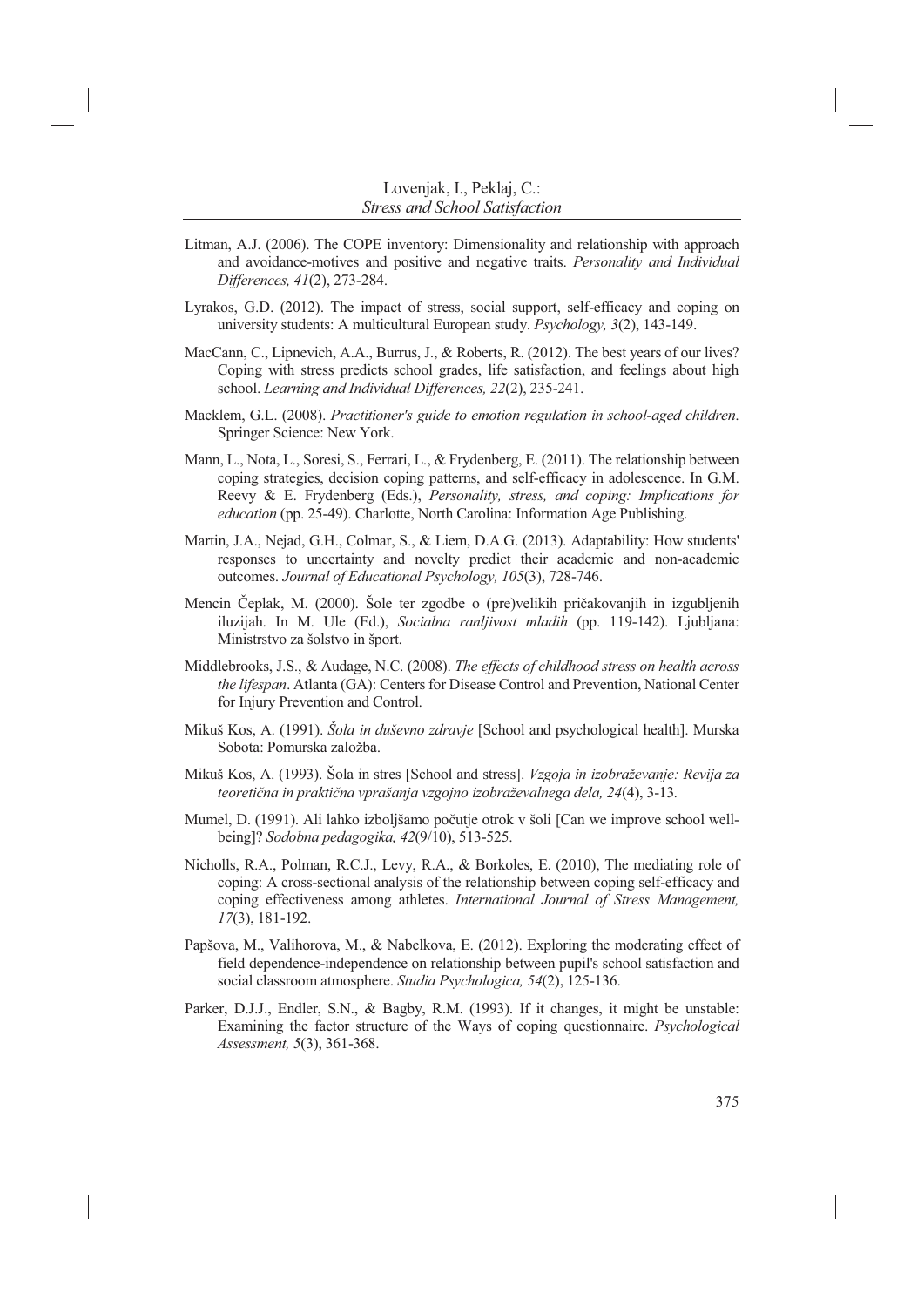- Philips, B.N. (1993). *Educational and psychological perspectives on stress in students, teachers and parents*. Brendon Vermont: CPPC (Clinical Psychology Publishing Company).
- Piko, B. (2001). Gender differences and similarities in adolescent's ways of coping. *The Psychological Record, 51*(2), 223-235.
- Pisanti, R. (2012). Coping self-efficacy and psychological distress: Results from an Italian study on nurses. *The European Health Psychologist, 14*(1), 11-14.
- Pisanti, R., Lombardo, C., Lucidi, F., Lazzari, D., & Bertini, M. (2008). Development and validation of a brief Occupational coping self-efficacy questionnaire for nurses*. Journal of Advanced Nursing, 62*(2), 238-247.
- Public Agenda (2004). *Teaching interrupted. Do discipline policies in today's public schools foster the common good?* Retrieved from http://www.publicagenda.org/files/ teaching\_interrupted.pdf
- Reschly, L.A., Huebner, S.E., Appleton, J.J., & Antaramian, S. (2008). Engagement as flourishing: The contribution of positive emotions and coping to adolescents' engagement at school and with learning. *Psychology in the Schools, 45*(5), 419-431.
- Seiffge-Krenke, I., Aunola, K., & Nurmi, J.E. (2009). Changes in stress perception and coping during adolescence: The role of situational and personal factors. *Child Development, 80*(1), 259-279.
- Seiffge-Krenke, I., Weidemann, S., Fentner, S., Aegenheister, N., & Poeblau, M. (2001). Coping with school-related stress and family stress in healthy and clinically referred adolescents. *European Psychologist, 6*(2), 123-132.
- Siddall, J., Huebner, S.E., & Jiang, X. (2013). A prospective study of differential sources of school-related social support and adolescent global life satisfaction. *American Journal of Orthopsychiatry, 83*(1), 107-114.
- Singh, P., & Bussey, K. (2010). Peer victimization and psychological maladjustment: The mediating role of coping self-efficacy. *Journal of Research on Adolescence, 21*(2), 420- 433.
- Slivar, B. (1996). Osebna čvrstost in spoprijemanje s stresom [Individuals' firmness and coping with stress]. *Psihološka obzorja, 5*(3), 33-48.
- Suldo, M.A., Shaunessy, E., & Hardest, R. (2008). Relationships among stress, coping, and mental health in high-achieving high school students. *Psychology in the Schools, 45*(4), 273-290.
- Suldo, M.S., Shaunessy, E., Thalji, A., Michalowski, J., & Shaffer, E. (2009). Sources of stress for students in high school college preparatory and general education programs: Group differences and associations with adjustment. *Adolescence, 44*(176), 925-948.
- Šalehar Stupica, M.A. (1996). Stres v šoli, nadloga za učenca in učitelja. In E. Stregar, A.A. Šalehar Stupica, A. Mikuš Kos, M. Strojin, N. Turnšek, N. Eržen, & F. Krpač (Eds.), *Obvladovanje stresa ali kako ukrotiti tigra in se pri tem celo zabavati* (pp. 11-26). Ljubljana: Inštitut za varovanje zdravja Republike Slovenije.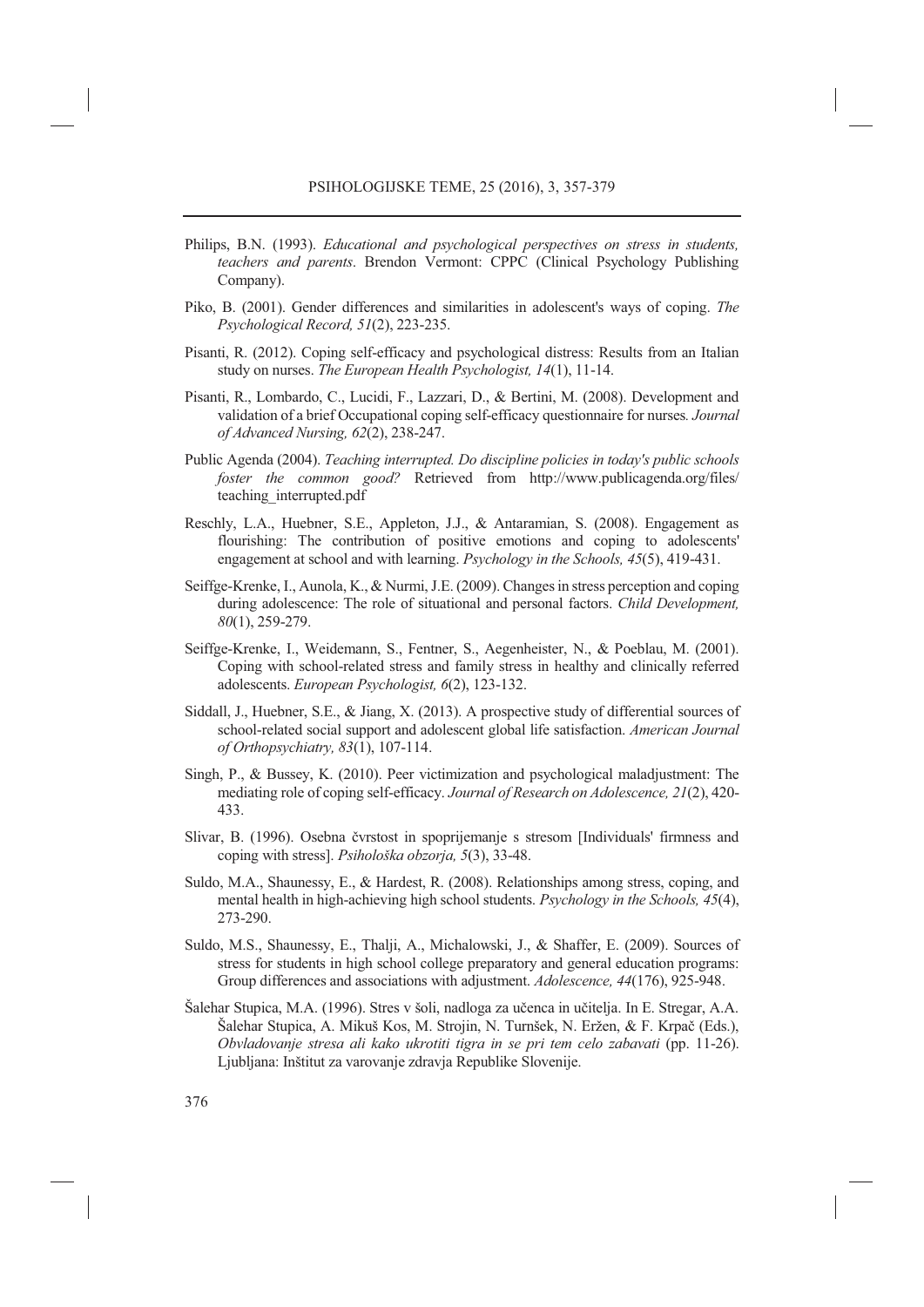- Tian, L.L., Liu, W., & Gilman, R. (2010). Explicit and implicit school satisfaction. S*ocial Behavior and Personality, 38*(10), 1345-1354.
- Verkuyten, M., & Thijs, J. (2002). School satisfaction of elementary school children: The role of performance, peer relations, ethnicity and gender. *Social Indicators Research, 59*(2), 203-228.

# **Stres i percepcija zadovoljstva školom na uzorku osnovnoškolskih učenika iz Slovenije**

## **Sažetak**

Cilj je našeg istraživanja bio odrediti povezanost između doživljavanja stresa, strategija suočavanja, samoefikasnosti u suočavanju i zadovoljstva školom kod osnovnoškolskih učenika. Također, cilj je bio ispitati i u kojoj su mjeri navedene varijable prediktori zadovoljstva školom. U istraživanju je sudjelovalo 512 učenika sedmih, osmih i devetih razreda. Rezultati su pokazali da su učenici koji izvještavaju da su pod stresom manje zadovoljni školom. Dobivena je negativna povezanost između stresa i samoefikasnosti u suočavanju te pozitivna povezanost između samoefikasnosti u suočavanju i instrumentalno-interaktivnih strategija suočavanja. Palijativne su strategije suočavanja negativno povezane sa samoefikasnosti u suočavanju i sa zadovoljstvom školom, dok su instrumentalnointeraktivne strategije suočavanja pozitivno povezane sa zadovoljstvom školom. Rezultati su pokazali da su instrumentalno-interaktivne i palijativne strategije suočavanja te fizički stresori vrlo važni prediktori zadovoljstva školom. Svi rezultati imaju teorijske i praktične implikacije za suočavanje sa stresom u osnovnoj školi.

**Ključne riječi**: učenici, stres u školi, samoefikasnost u suočavanju, strategije suočavanja, škola

# **Estrés y percepción de la satisfacción escolar en la muestra de los alumnos eslovenos de colegio**

#### **Resumen**

El objetivo de esta investigación fue determinar la relación entre el estrés, las estrategias para su afrontamiento, la autoeficacia y la satisfacción escolar en el colegio. También estábamos interesados en la fuerza predictiva de estas variables para la satisfacción escolar. 512 alumnos de la 7<sup>a</sup>, 8<sup>a</sup> y 9<sup>a</sup> clase participaron en esta investigación y los resultados demuestran que los alumnos de colegio que se sienten estresados están menos satisfechos con la escuela. Existe una correlación negativa entre el estrés y la autoeficacia, y una correlación positiva entre la autoeficacia y las estrategias de afrontamiento instrumental-interactivas. Estrategias de afrontamiento paliativas están correlacionadas negativamente con la autoeficacia y la satisfacción escolar, mientras que las estrategias de afrontamiento instrumental-interactivas están correlacionadas positivamente con la satisfacción escolar. Los resultados demostraron que las estrategias de afrontamiento instrumentalinteractivas y paliativas, tanto como los factores físicos de estrés, son predictores muy importantes de la satisfacción escolar. Todos los resultados tienen implicaciones teoréticas y prácticas para afrontar el estrés en colegio.

**Palabras claves:** alumnos, estrés escolar, autoeficacia, estrategias de afrontamiento, escuela

Primljeno: 16.11.2015.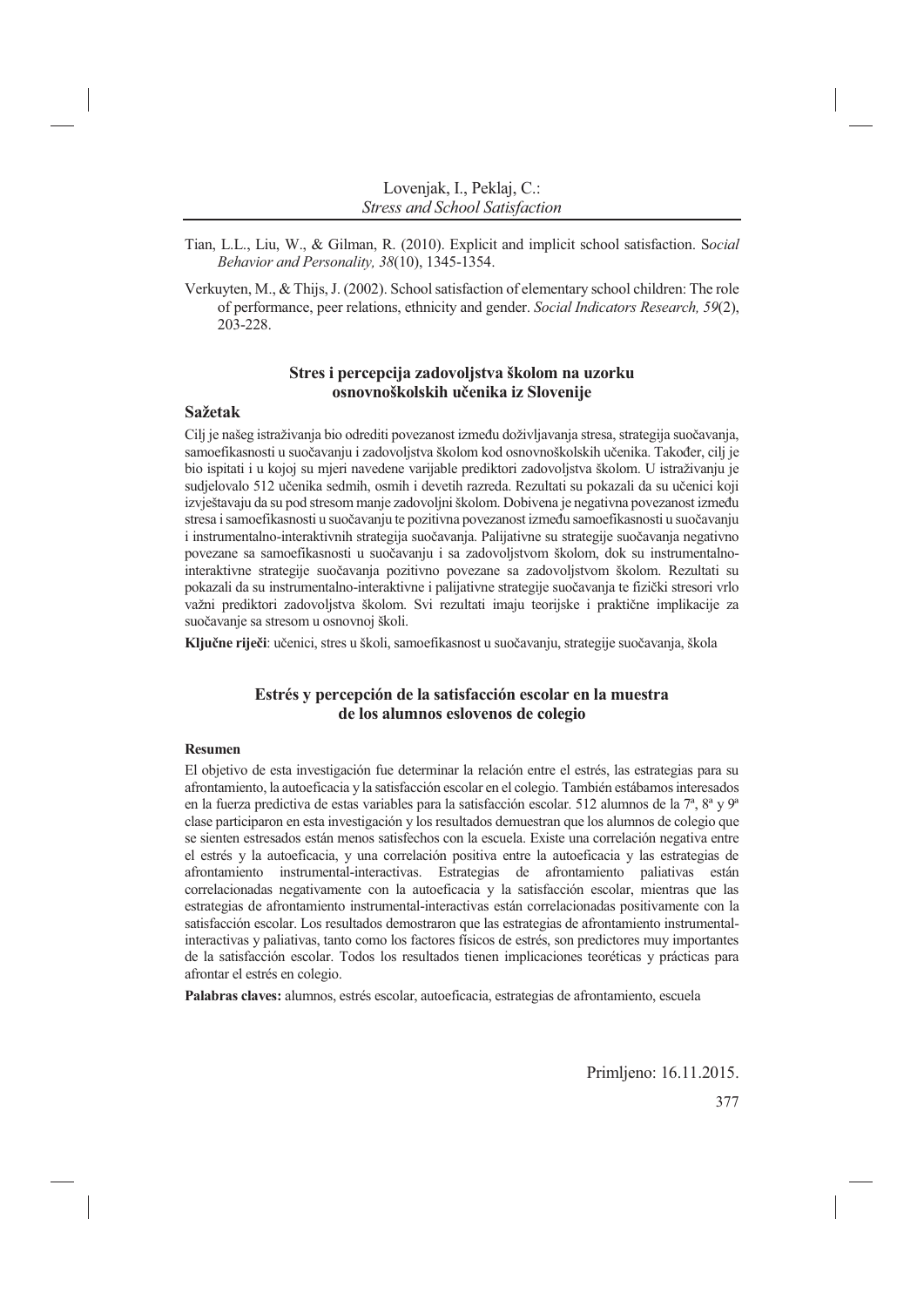# **Appendix 1**

|                | Items - School stressors questionnaire                                    | $\mathbf{1}$ | 2   | 3                | $\overline{4}$ |
|----------------|---------------------------------------------------------------------------|--------------|-----|------------------|----------------|
| 15             | The teacher is unfairly punishing me.                                     | .80          | .30 | .32              | .19            |
| 14             | The teacher bears a grudge against me.                                    | .80          | .35 | .22              | .18            |
| 10             | The teacher makes fun of me in front of the entire class.                 | .77          | .25 | .49              | .03            |
| $\overline{4}$ | The teacher treats me unfairly.                                           | .75          | .36 | .28              | .18            |
| 19             | The teacher accuses me of cheating.                                       | .74          | .27 | .39              | $-.03$         |
| 1              | The teacher does not like me.                                             | .63          | .35 | .22              | .17            |
| 16             | I have problems learning new material.                                    | .28          | .76 | .28              | .26            |
| 17             | I have difficulties following teacher's explanation.                      | .36          | .73 | .32              | .36            |
| 11             | I don't understand the subject matter explained by the<br>teacher.        | .37          | .73 | .21              | .31            |
| 3              | I am afraid of oral assessment.                                           | .17          | .69 | .14              | $-.10$         |
| 22             | The teacher often asks me a question, which I cannot<br>answer.           | .39          | .63 | .28              | .32            |
| 6              | I feel sick before written assessment.                                    | .30          | .61 | .16              | .06            |
| 20             | I have no energy for extracurricular activities because of<br>schoolwork. | .21          | .53 | .26              | .39            |
| 9              | My peers make fun of me behind my back.                                   | .45          | .23 | .83              | .04            |
| 2              | Schoolmates exclude me.                                                   | .41          | .30 | .79              | .09            |
| 5              | Schoolmates make fun of me.                                               | .42          | .24 | .79              | $-.03$         |
| $\,$ 8 $\,$    | Schoolmates physically attack me during breaks.                           | .49          | .19 | .73              | .02            |
| 18             | It's hard for me to make new friends at school.                           | .11          | .32 | .62              | .08            |
| 21             | I don't know with whom to eat lunch.                                      | .14          | .15 | .50 <sub>1</sub> | .31            |
| 12             | There are too many students in the class.                                 | .18          | .21 | .08              | .80            |
| $\tau$         | Chairs and tables are very uncomfortable.                                 | .14          | .14 | $-.05$           | .64            |
| 13             | There is a lot of restlessness in the class.                              | .07          | .22 | .24              | .61            |

Table A1. *School Stressors Questionnaire (SSQ) Items and their Loadings from Principal Component Analysis (N=512)* 

*Note*. Factor loadings  $> 50$  are in boldface; 1 = relations with teachers, 2 = academic stressors, 3 = relations with peers,  $4 =$  physical stressors.